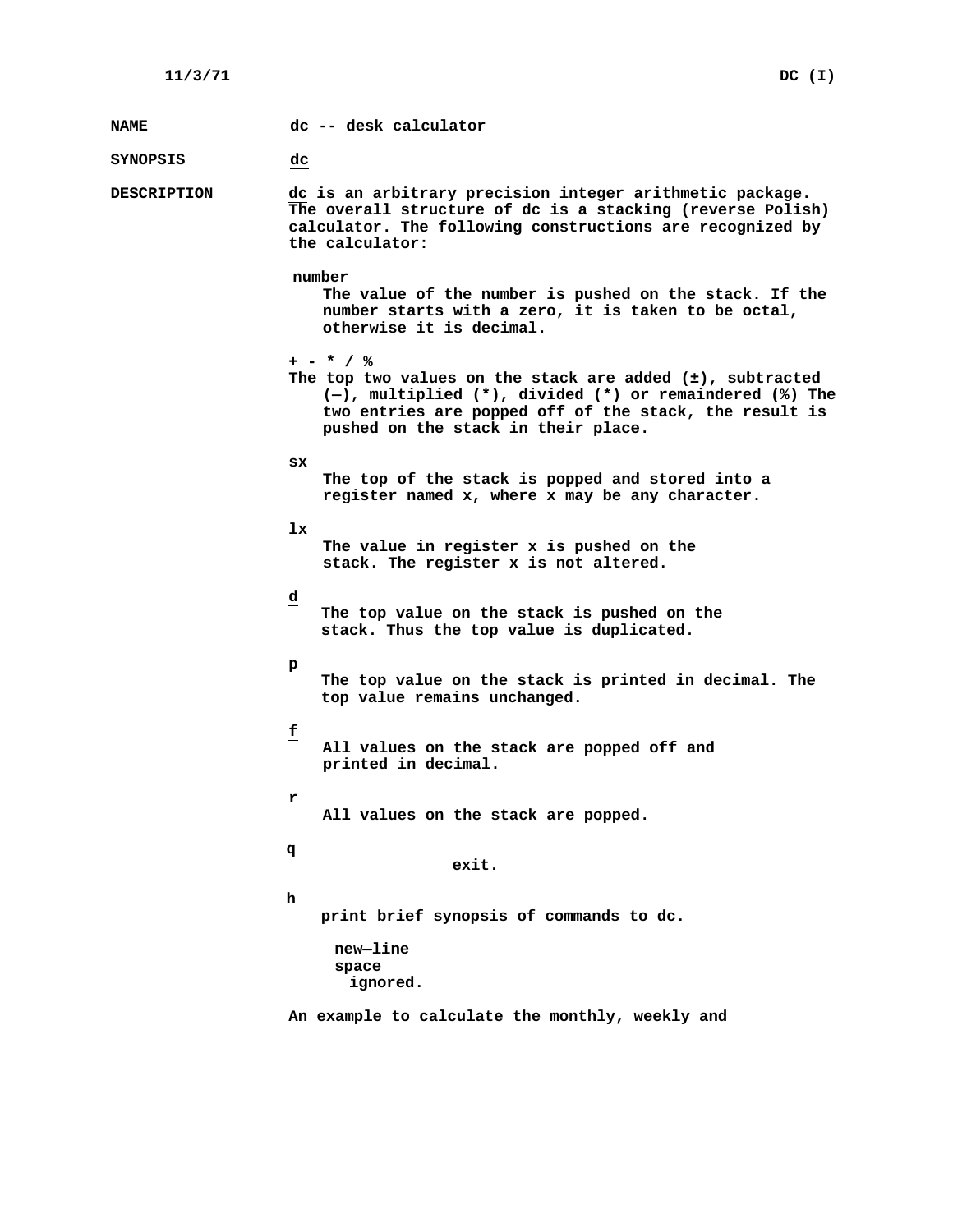## **11/3/71 DC (I)**

| hourly rates for a \$10,000/year salary. |                         |  |
|------------------------------------------|-------------------------|--|
| 10000                                    |                         |  |
| $100*$ (now in cents)                    |                         |  |
| dsa (non-destructive store)              |                         |  |
| 12/                                      | (pennies per month)     |  |
| 1a52/                                    | (pennies per week)      |  |
| $d10*$                                   | (deci-pennies per week) |  |
| 375/                                     | (pennies per hzur)      |  |
| f                                        | (print all results)     |  |
| (3) 512                                  |                         |  |
| $(2)$ 19230                              |                         |  |
| $(1)$ 83333                              |                         |  |
|                                          |                         |  |

## **FILES**

**SEE ALSO**

| <b>DIAGNOSTICS</b> |  | ? (x) for unrecognized character x. |  |
|--------------------|--|-------------------------------------|--|
| <b>BUGS</b>        |  | % doesn't work correctly.           |  |

**OWNER ken**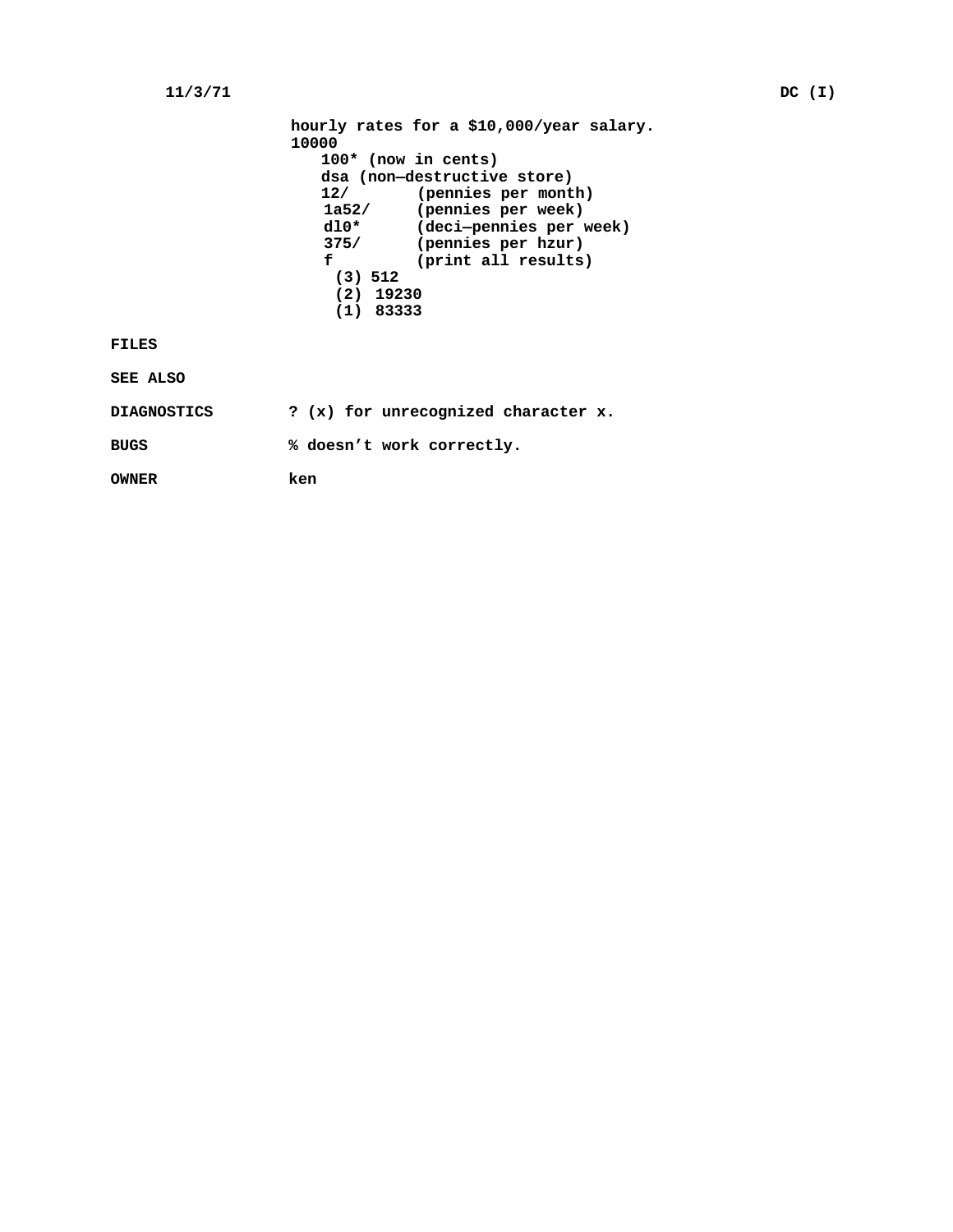# **11/3/71 DF (I)**

| <b>NAME</b>        | df -- disk free                                                                                                                                               |
|--------------------|---------------------------------------------------------------------------------------------------------------------------------------------------------------|
| SYNOPSIS           | df [ filesystem ]                                                                                                                                             |
| <b>DESCRIPTION</b> | prints out the number of free blocks available on a file<br>system. If the file system is unspecified, the free space<br>on /dev/rf0 and /dev/rk0 is printed. |
| FILES              | $/\text{dev}/\text{rf0}$ , $/\text{dev}/\text{rk0}$                                                                                                           |
| SEE ALSO           | check                                                                                                                                                         |
| <b>DIAGNOSTICS</b> |                                                                                                                                                               |
| BUGS               |                                                                                                                                                               |
| OWNER              | ken, dmr                                                                                                                                                      |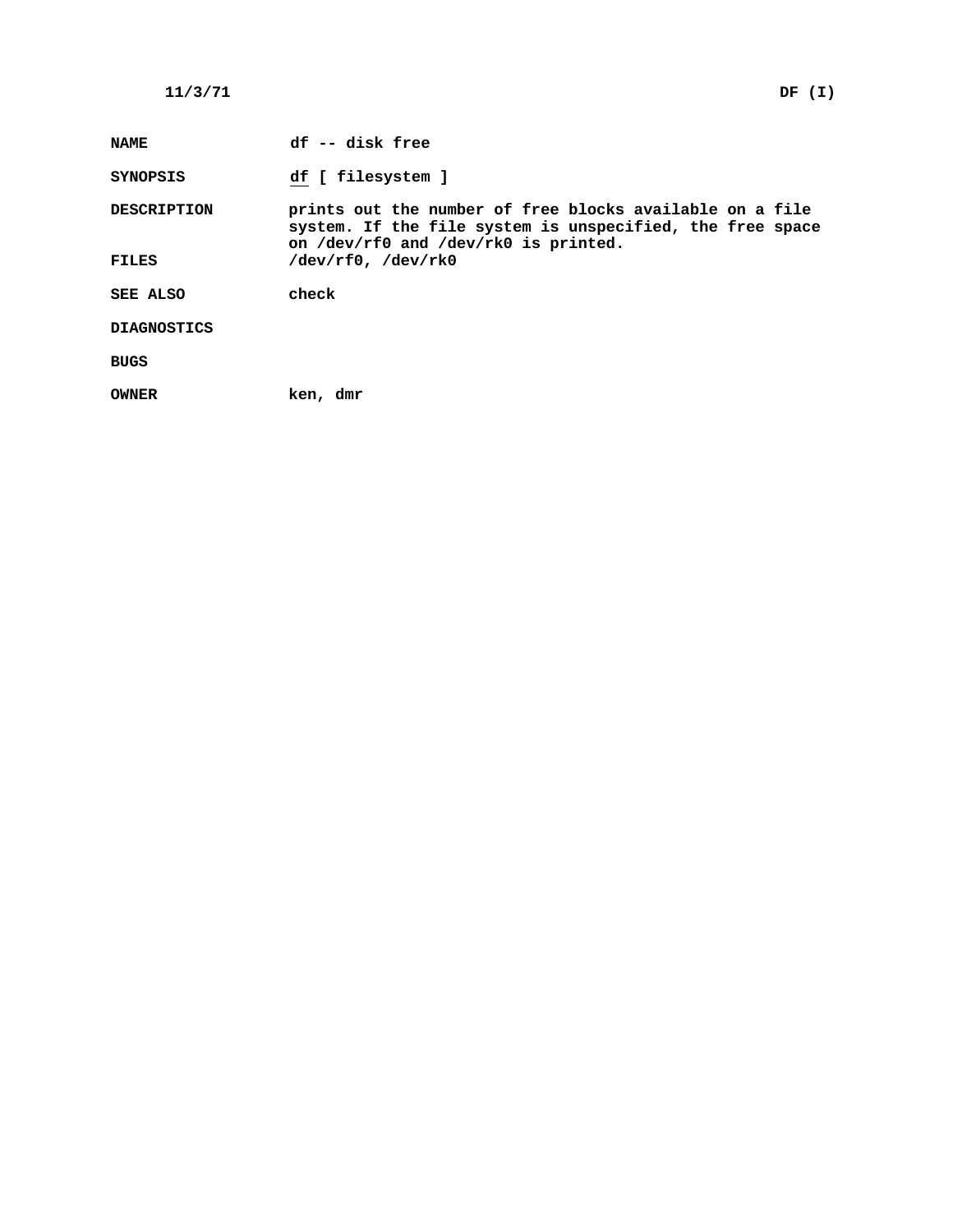| <b>NAME</b>        | dsw -- delete interactively                                                                                                                                                             |
|--------------------|-----------------------------------------------------------------------------------------------------------------------------------------------------------------------------------------|
| SYNOPSIS           | dsw [ directory ]                                                                                                                                                                       |
| <b>DESCRIPTION</b> | For each file in the given directory ("." if not specified)<br>dsw types its name. If y is typed, the file is deleted; if<br>"x", dsw exits; if anything else, the file is not removed. |
| FILES              |                                                                                                                                                                                         |
| SEE ALSO           | rm                                                                                                                                                                                      |
| <b>DIAGNOSTICS</b> | $\bf u \cdot p$                                                                                                                                                                         |
| BUGS               | The name dsw is a carryover from the ancient past. Its<br>etymology is amusing but the name is nonetheless ill-<br>advised.                                                             |
| OWNER              | dmr, ken                                                                                                                                                                                |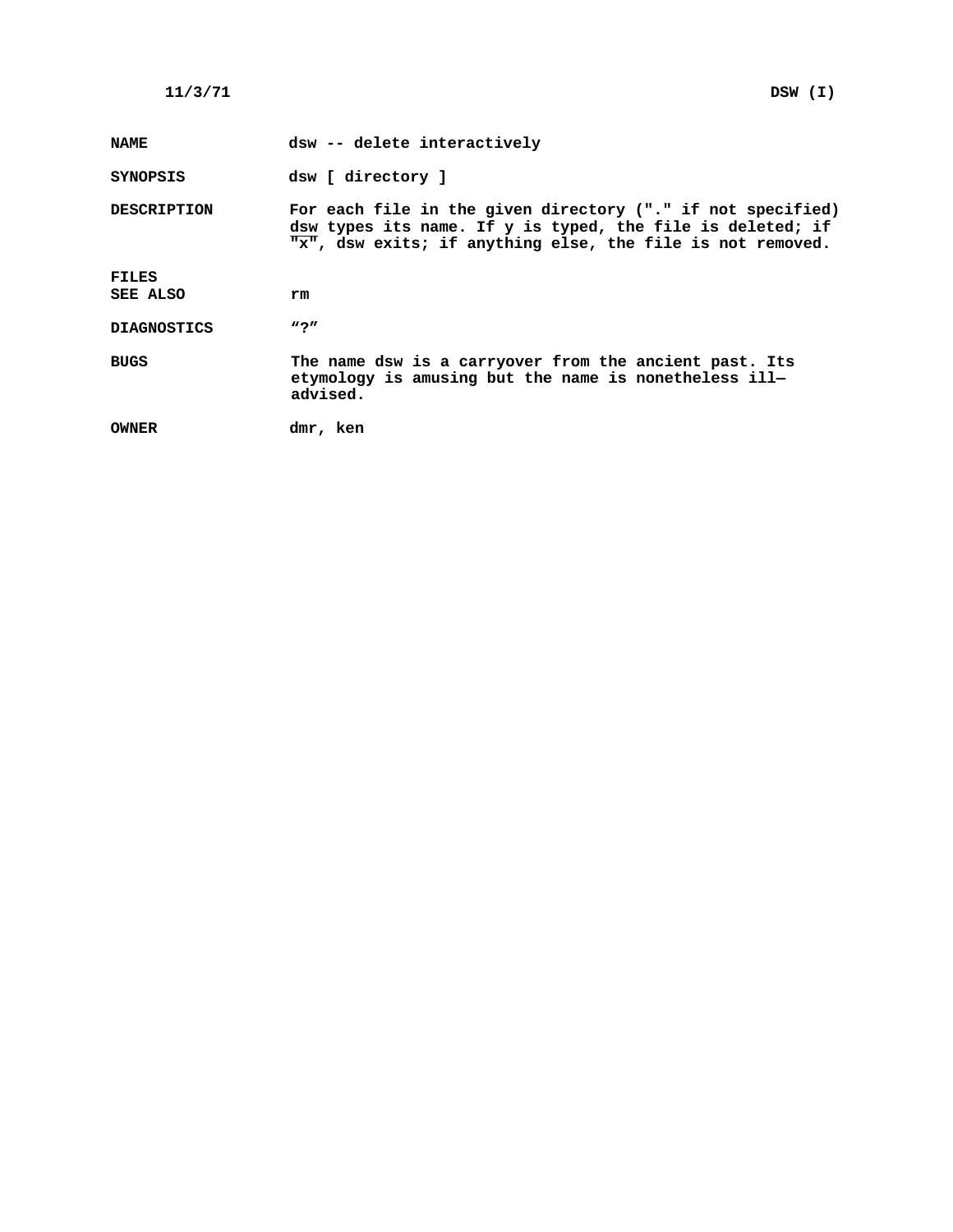**NAME dtf -- DECtape format**

**SYNOPSIS /etc/dtf**

**DESCRIPTION dtf will write timing tracks, mark tracks and block numbers on a virgin DECtape. The format is DEC standard of 578 blocks of 256 words each. The end zones are a little longer than standard DEC.**

> **Before use, the tape to be formatted should be mounted on drive 0. The 'wall' and 'wtm' switches should be enabled. After the tape is formatted, the switches should be disabled to prevent damage to subsequent tapes due to a controller logic error.**

**FILES**

**SEE ALSO sdate**

**DIAGNOSTICS "?" is typed for any error detected.**

**BUGS This program does physical I/O on drive 0. The processor priority is set very high due to very stringent real time requirements. This means that all time sharing activities are suspended during the formatting (about 1.5 minutes) The real time clock will also be slow.**

**OWNER ken**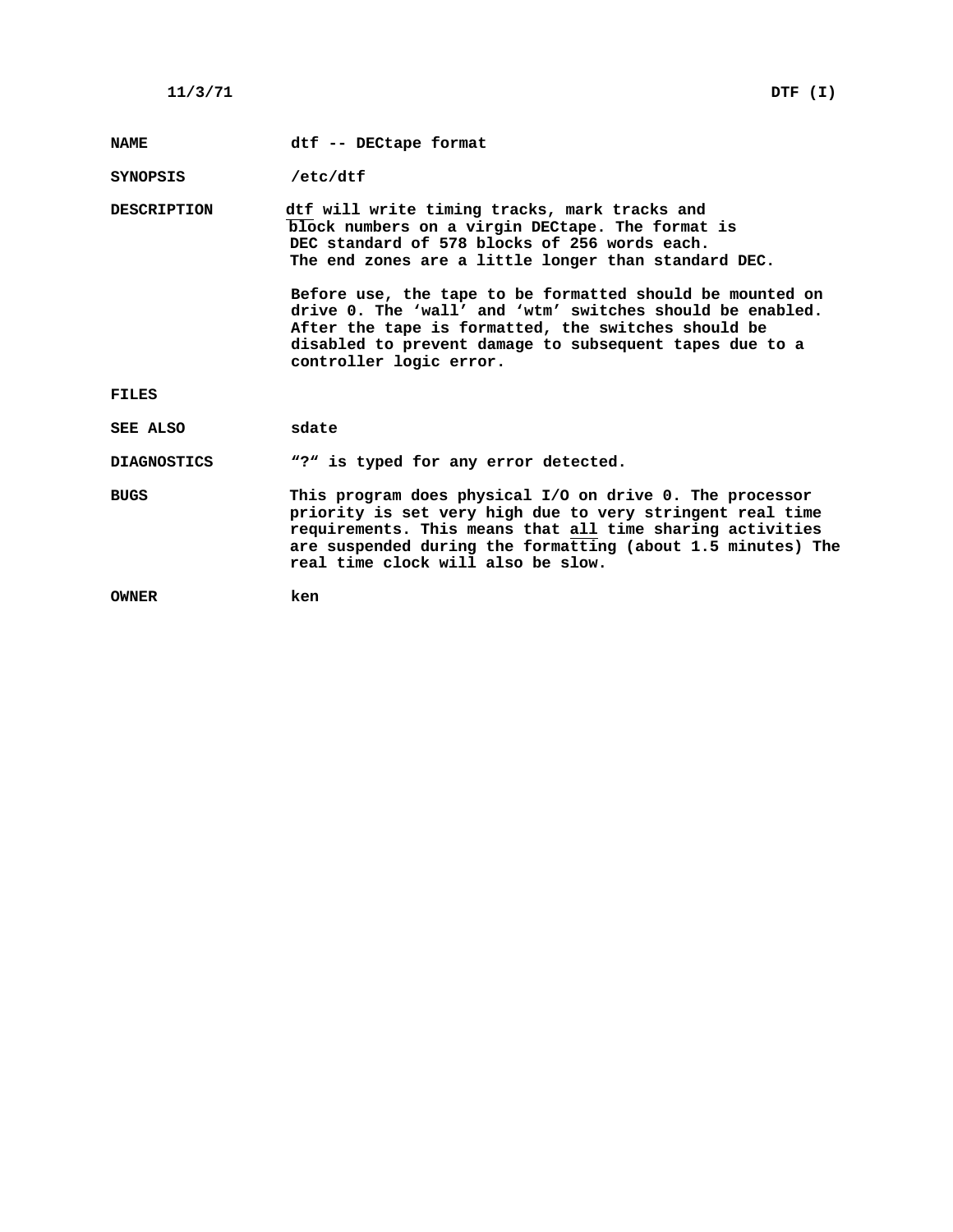| 11/3/71 | DU(T) |  |
|---------|-------|--|
|---------|-------|--|

**NAME du -- summarize disk usage**

**SYNOPSIS du [—s] [—a] [name...]**

**DESCRIPTION du gives the number of blocks contained in all files and (recursively) directories within each specified directory or file name. If name is missing, "." is used.**

> **The optional argument —s causes only the grand total to be given. The optional argument —a causes an entry to be generated for each file. Absence of either causes an entry to be generated for each directory only.**

**A file which has two links to it is only counted once.**

**FILES /**

**SEE ALSO**

**DIAGNOSTICS**

**BUGS Files at the top level (not under —a option) are not listed.**

> **Removable file systems do not work correctly since i numbers may be repeated while the corresponding files are distinct. Du should maintain an i—number list per root directory encountered.**

**OWNER dmr**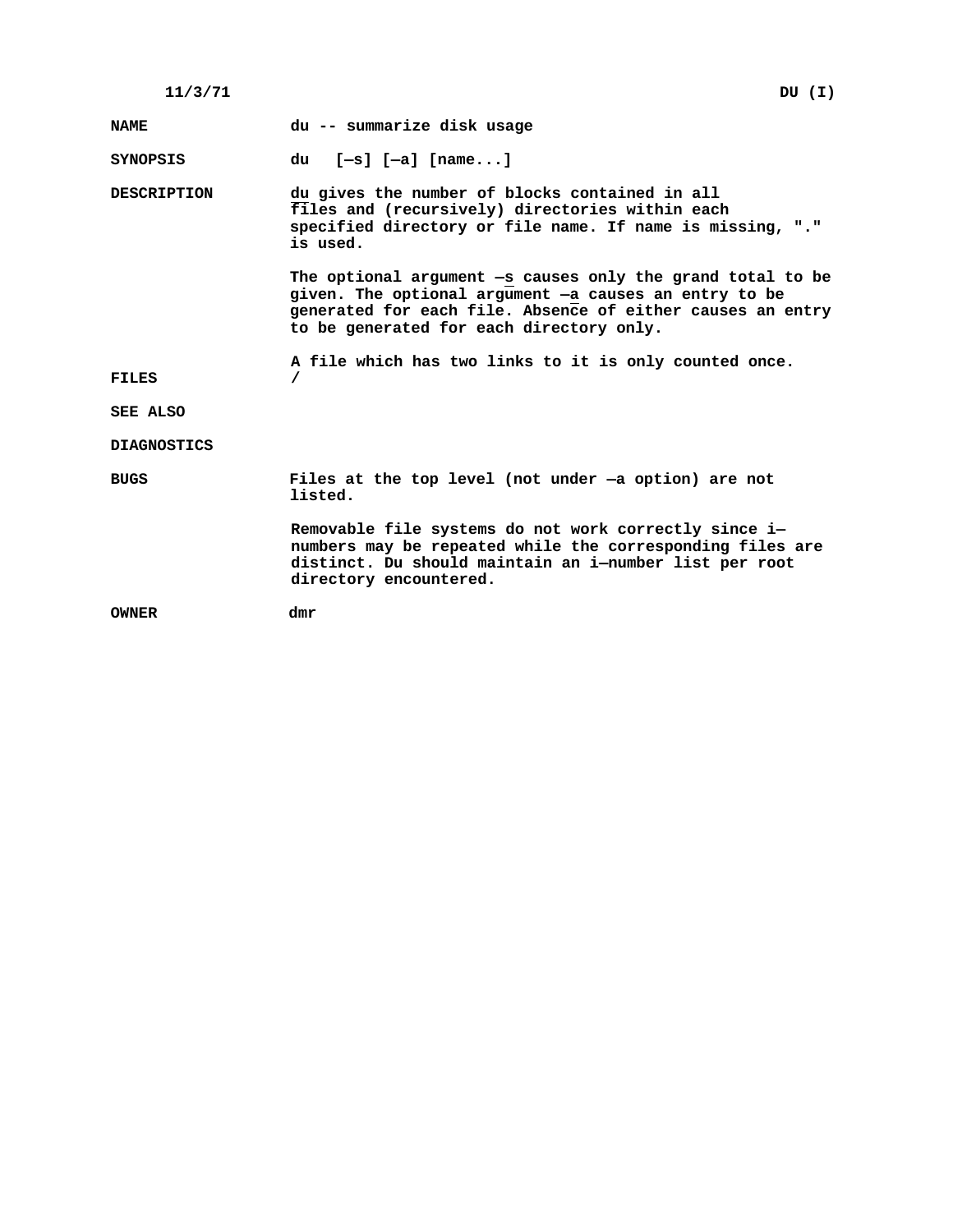**NAME ed -- editor**

**SYNOPSIS ed [ name ]**

**DESCRIPTION ed is the standard text editor. ed is based on QED [reference] but is fully if succinctly described here. Differences between ed and QED are also noted to simplify the transition to the less powerful editor.**

> **If the optional argument is given, simulates an e command on the named file; that is to say, the file is read into ed's buffer so that it can be edited.**

**ed operates on a copy of any file it is editing; changes made in the copy have no effect on the file until an explicit write (w) command is given. The copy of the text being edited resides in a temporary file called the buffer. There is only one buffer.**

**Commands to ed have a simple and regular structure: zero or more addresses followed by a single character command, possibly followed by parameters to the command. These addresses specify one or more lines in the buffer. Every command which requires addresses has default addresses, so that the addresses can often be omitted.**

**In general only one command may appear on a line. Certain commands allow the input of text. This text is placed in the appropriate place in the buffer. While ed is accepting text, it is said to be in input mode. In this mode, no commands are recognized; all input is merely collected. Input mode is left by typing a period (.) alone at the beginning of a line.**

**ed supports a limited form of regular expression notation. A regular expression is an expression which specifies a set of strings of characters. A member of this set of strings is said to be matched by the regular expression. The regular expressions allowed by are constructed as follows:**

- **1 . An ordinary character (not one of those discussed below) is a regular expression and matches that character.**
- **2. A circumflex (^) at the beginning of a regular expression matches the null character at the beginning of a line.**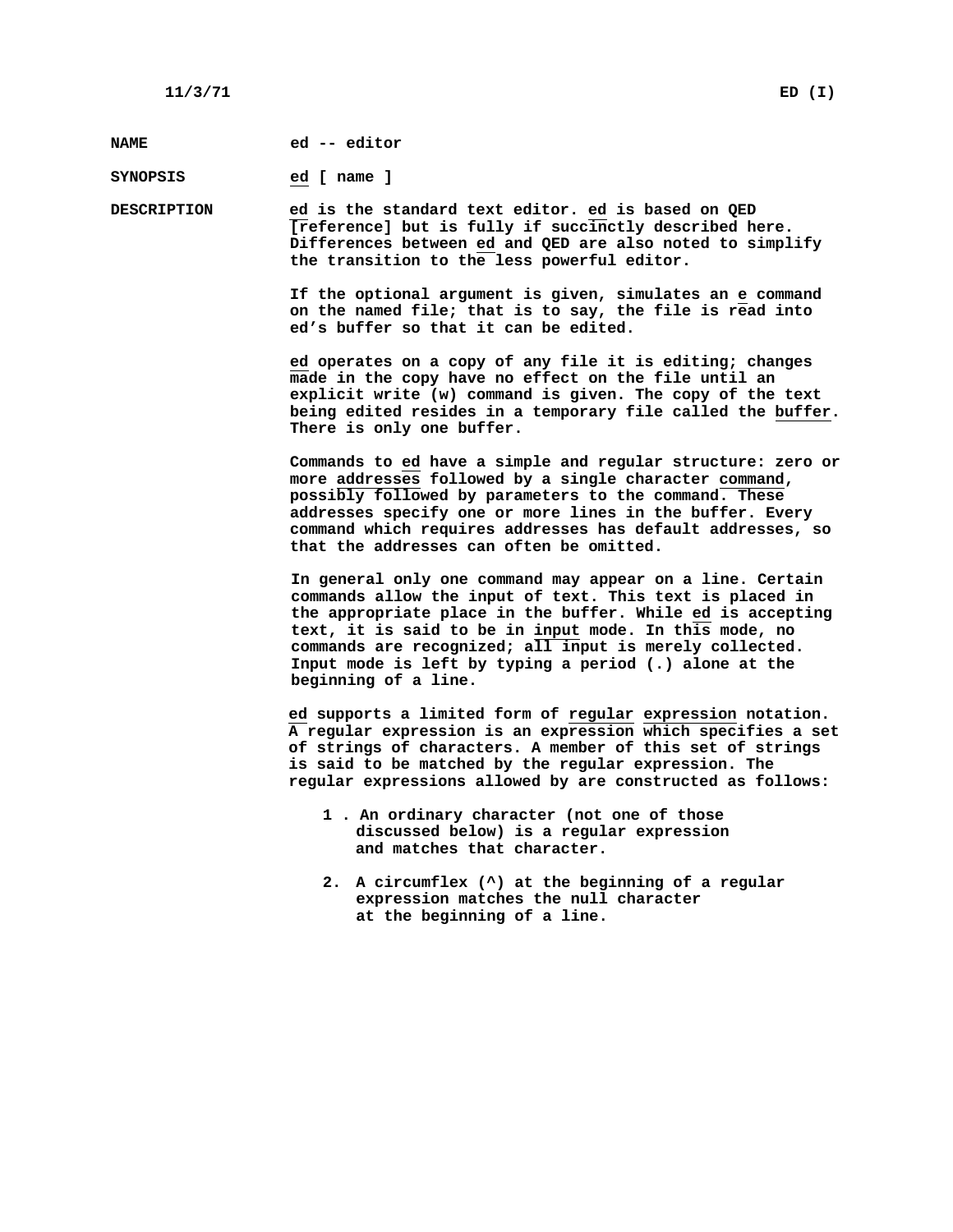- **3. A currency symbol (\$) at the end of a regular expression matches the null character at the end of a line.**
- **4. A period (.) matches any character but a new—line character.**
- **5. A regular expression followed by an asterisk (\*) matches any number of adjacent occurrences (including zero) of the regular expression it follows.**
- **6. A string of characters enclosed in square brackets ([]) matches any character in the string but no others. If, however, the first character of the string is a circumflex (^) the regular expression matches any character but new—line and the characters in the string.**
- **7. The concatenation of regular expressions is a regular expression which matches the concatenation of the strings matched by the components of the regular expression.**
- **8. The null regular expression standing alone is equivalent to the last regular expression encountered.**

**Regular expressions are used in addresses to specify lines and in one command (s, see below) to specify a portion of a line which is to be replaced.**

**If it is desired to use one of the regular expression metacharacters as an ordinary character, that character may be preceded by "\". This also applies to the character bounding the regular expression (often "/") and to \ itself.**

**Addresses are constructed as follows. To understand addressing in ed it is necessary to know that at any time there is a current line. Generally speaking, the current line is the last line affected by a command; however, the exact effect on the current line by each command is discussed under the description of the command.**

- **1. The character "." addresses the current line.**
- **2. The character "\$" addresses the last line of the buffer.**
- **3. A decimal number n addresses the nth line of the buffer.**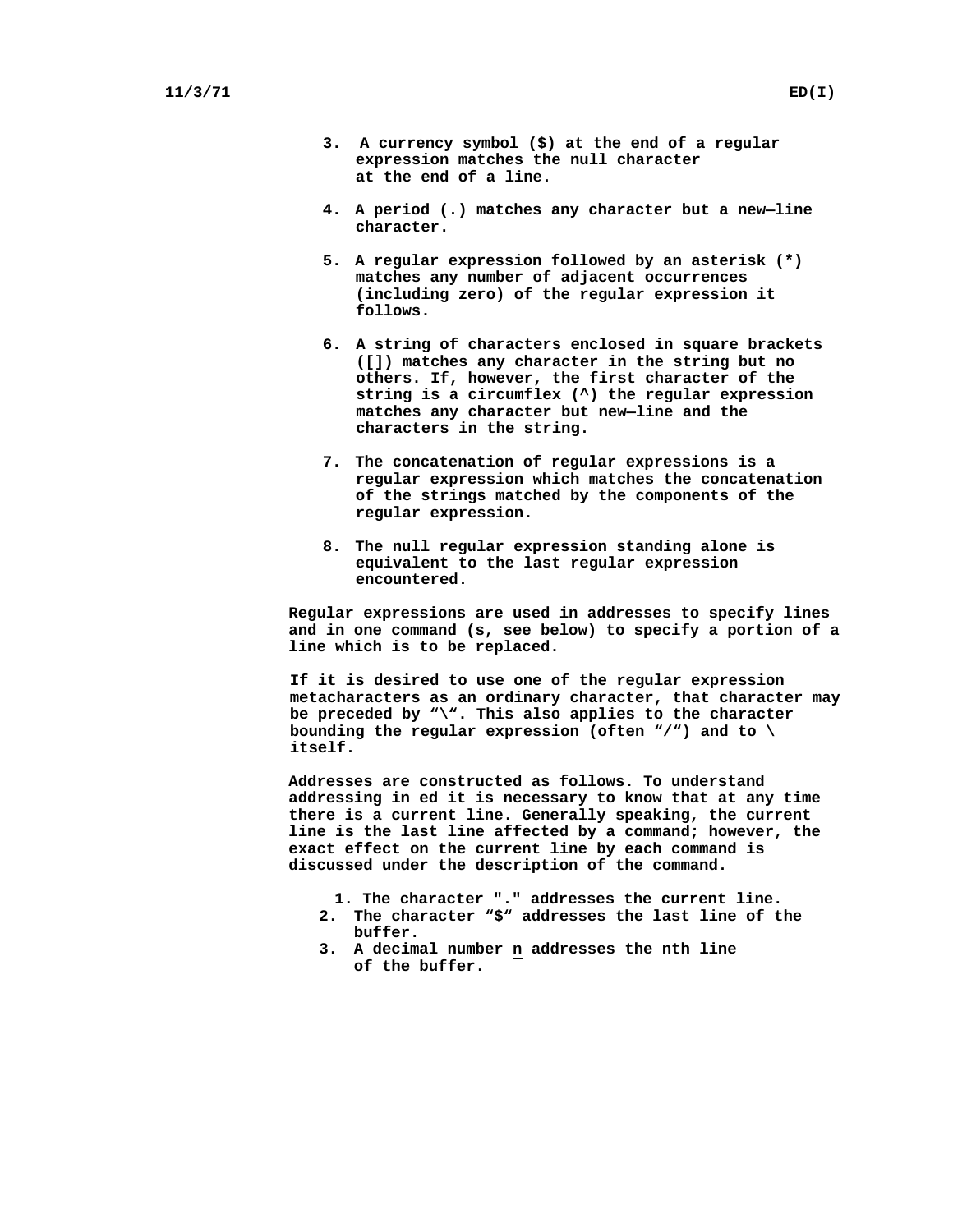- **4. A regular expression enclosed in slashes "/" addresses the first line found by searching toward the end of the buffer and stopping at the first line containing a string matching the regular expression. If necessary the search wraps around to the beginning of the buffer.**
- **5. A regular expression enclosed in queries "?" addresses the first line found by searching toward the beginning of the buffer and stopping at the first line found containing a string matching the regular expression. If necessary the search wraps around to the end of the buffer.**
- **6. An address followed by a plus sign "+" or a minus sign "—" followed by a decimal number specifies that address plus (resp. minus) the indicated number of lines. The plus sign may be omitted.**

**Commands may require zero, one, or two addresses. Commands which require no addresses regard the presence of an address as an error. Commands which require the presence of one address all assume a default address (often ".") but if given more than one address ignore any extras and use the last given. Commands which require two addresses have defaults in the case of zero or one address but use the last two if more than two are given.**

**Addresses are separated from each other typically by a comma (,). They may also be separated by a semicolon ";". In this case the current line is set to the the previous address before the next address is interpreted. This feature is used to control the starting line for forward and backward searches ("/", "?").**

**In the following list of ed commands, the default addresses are shown in parentheses. The parentheses are not part of the address, but are used to show that the given addresses are the default.**

**As mentioned, it is generally illegal for more than one command to appear on a line. However, any command may be suffixed by "p" (for "print ). In that case, the current line is printed after the command is complete.**

**In any two—address command, it is illegal for the**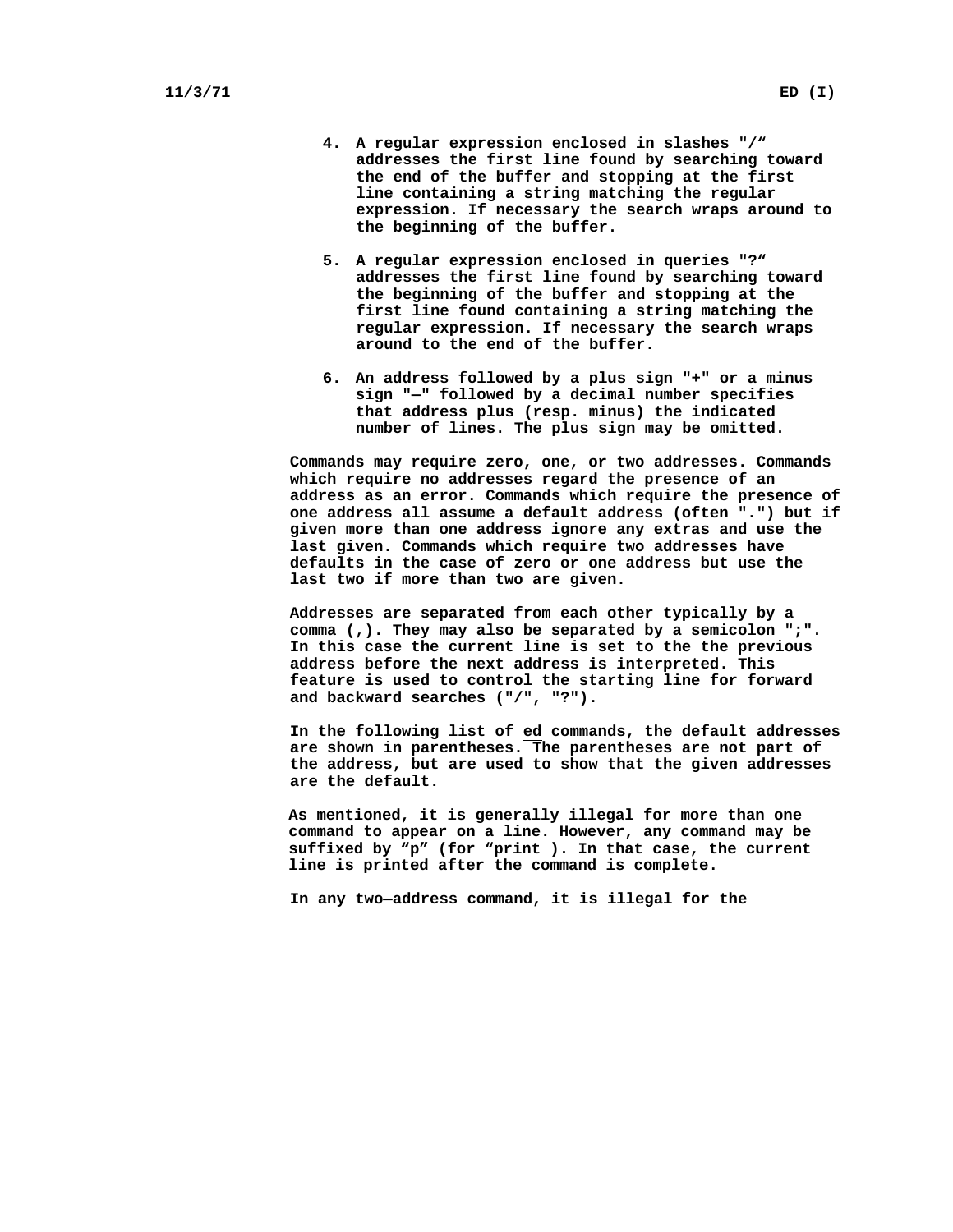**first address to lie after the second address. (.)a <text>**

# **.**

**The append command reads the given text and appends it after the addressed line "." is left on the last line input, if there were any, otherwise at the addressed line. Address "0" is legal for this command; text is placed at the beginning of the buffer. (NOTE: the default address differs from that of QED.)**

> **(.,.c) (text> .**

**The change command deletes the addressed lines, then accepts input text which replaces these lines. "." is left at the last line input; if there were none, it is left at the first line not changed.**

**(.,.)d The delete command deletes the addressed lines from the buffer. "." is left at the first line not deleted.**

**e filename The edit command causes the entire contents of the buffer to be deleted. and then the named file to be read in. "." is set to the last line of the buffer. The number of characters read is typed.**

#### **(1 ,s)g/regular expression/command**

**In the global command, the first step is to mark every line which matches the given regular expression. Then for every such line, the given command is executed with "." set to that line. The repeated command cannot be a, g, i, or c.**

> **(.)i <text> .**

**This command inserts given text before the addressed line. "." is left at the last line input; if there were none, at the addressed line. This command differs from the a command only in the placement of the text.**

**(.,.)l The list command prints the addressed lines in an unambiguous way. Non—printing**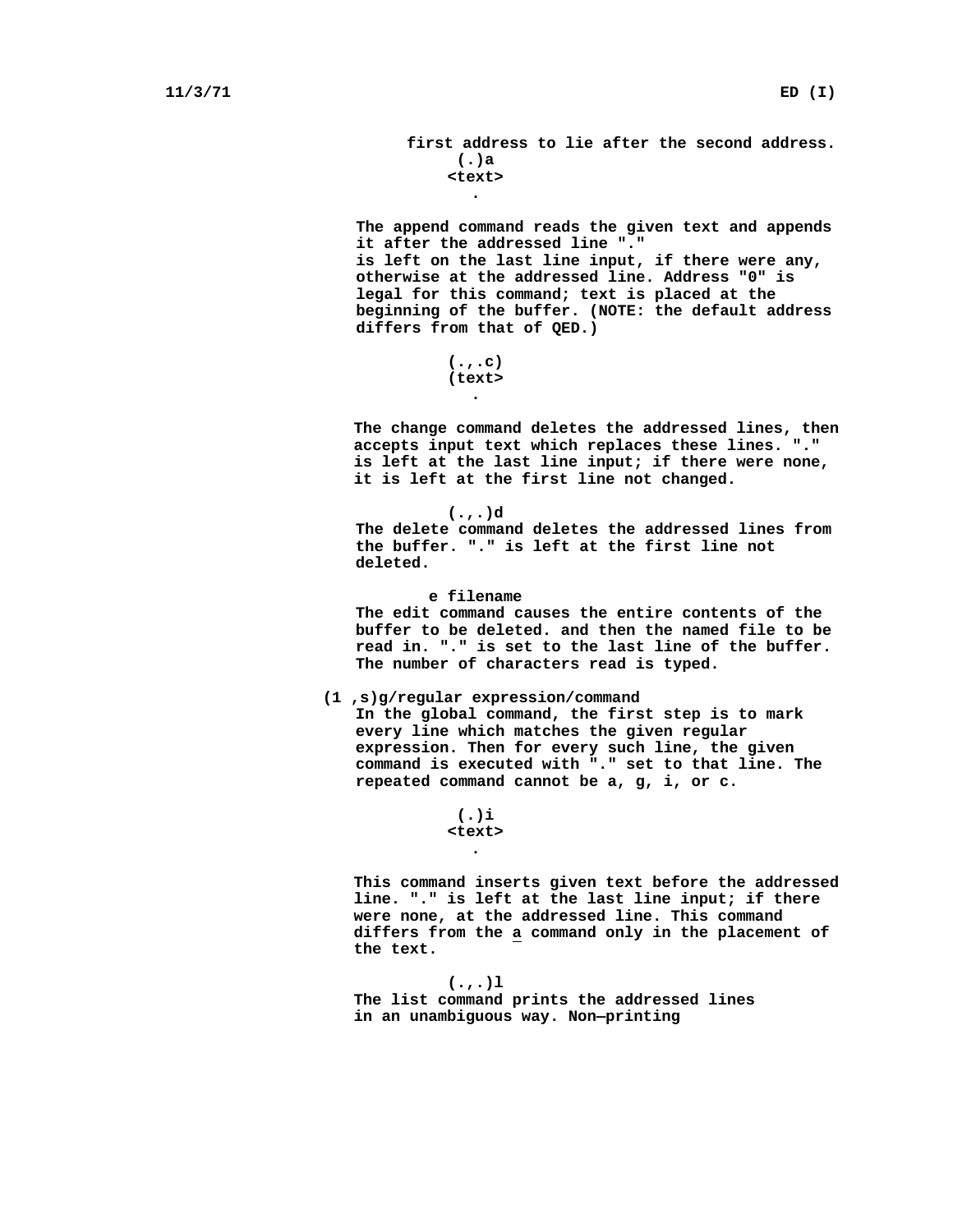**characters are over—struck as follows: char prints bs [overstruct - \] tab [overstruct - >] ret [overstruct - <] SI [overstruct I -] SO [overstruct O -] All characters preceded by a prefix (ESC) character are printed over—struck with without the prefix. Long lines are folded with the sequence \newline. (.,.p) The print command prints the addressed lines. . is left at the last line printed q The quit command causes ed to exit. No automatic write of a file is done. (\$)r filename**

**The read command reads in the given file after the addressed line. If no file name is given, the file last mentioned in e, r, or w commands is read. Address "0" is legal for r and causes the file to be read at the beginning of the buffer. If the read is successful, the number of characters read is typed."." is left at the last line of the file.**

#### **(.,.)s/regular expression/replacement/**

**The substitute command searches each addressed line for an occurence of the specified regular expression. On each line in which a match is found, the first (and only first, compare QED) matched string is replaced by the replacement specified. It is an error for the substitution to fail on all addressed lines. Any character other than space or new—line may be used instead of "/" to delimit the regular expression and the replacement. "." is left at the last line substituted.**

**The ampersand "&" appearing in the replacement is replaced by the regular expression that was matched. The special meaning of "&" in this context may be suppressed by preceding it by "\".**

#### **(1,\$)w filename**

**The write command writes the addressed lines onto the given file. If no file name is given, the file last named in e, r, or w**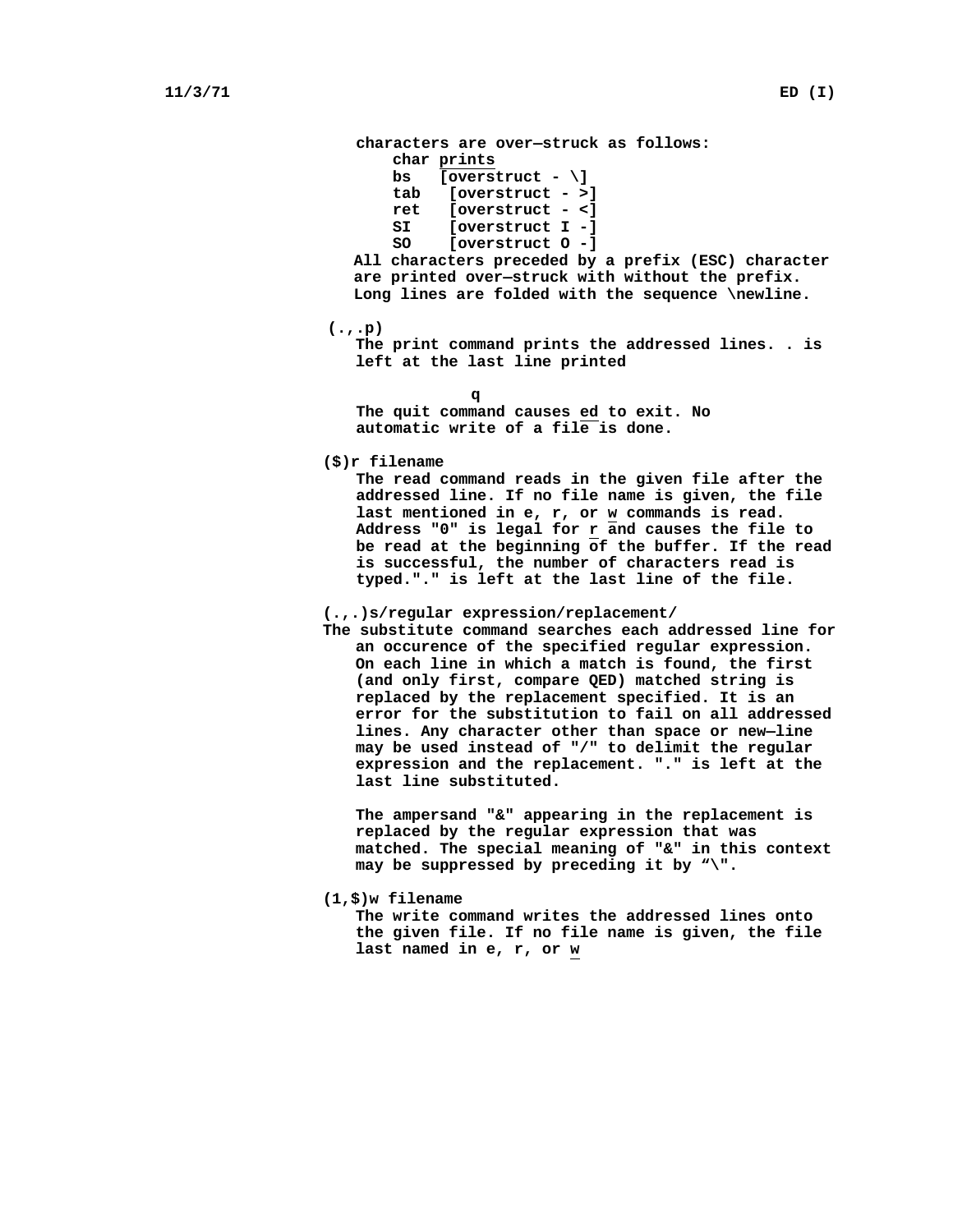**commands is written. "." is unchanged. If the command is successful, the number of characters written is typed. The line number of the addressed line is typed. . is unchanged by this command.**

```
($)=
```
**The line number of the addressed line is typed. "." is unchanged by this command.**

**!UNIX command**

**The remainder of the line after the "!" is sent to UNIX to be interpreted as a command. "."is unchanged.**

**(newline> A blank line alone is equivalent to ".+lp"; it is useful for stepping through text.**

**Ed can edit at most 1500 lines and the maximum size of a line is 256 characters, The differences between ed and QED are:**

- **1. There is no \f character; input mode is left by typing . alone on a line.**
- **2. There is only one buffer and hence no stream directive.**
- **3. The commands are limited to:**

**a c d e g i l p q r s w = !**

**where e is new.**

**4. The only special characters in regular expressions are: \* ^ \$ [ .**

**which have the usual meanings. However, "^" and "\$" are only effective if they are the first or last character respectively of the regular expression. Otherwise suppression of special meaning is done by preceding the character by "\ , which is not otherwise special.**

- **5. In the substitute command, only the leftmost occurrence of the matched regular expression is substituted.**
- **7. The a command has a different default address.**
- **FILES /tmp/etma, etmb, ... temporary /etc/msh is used to implement the "!" command.**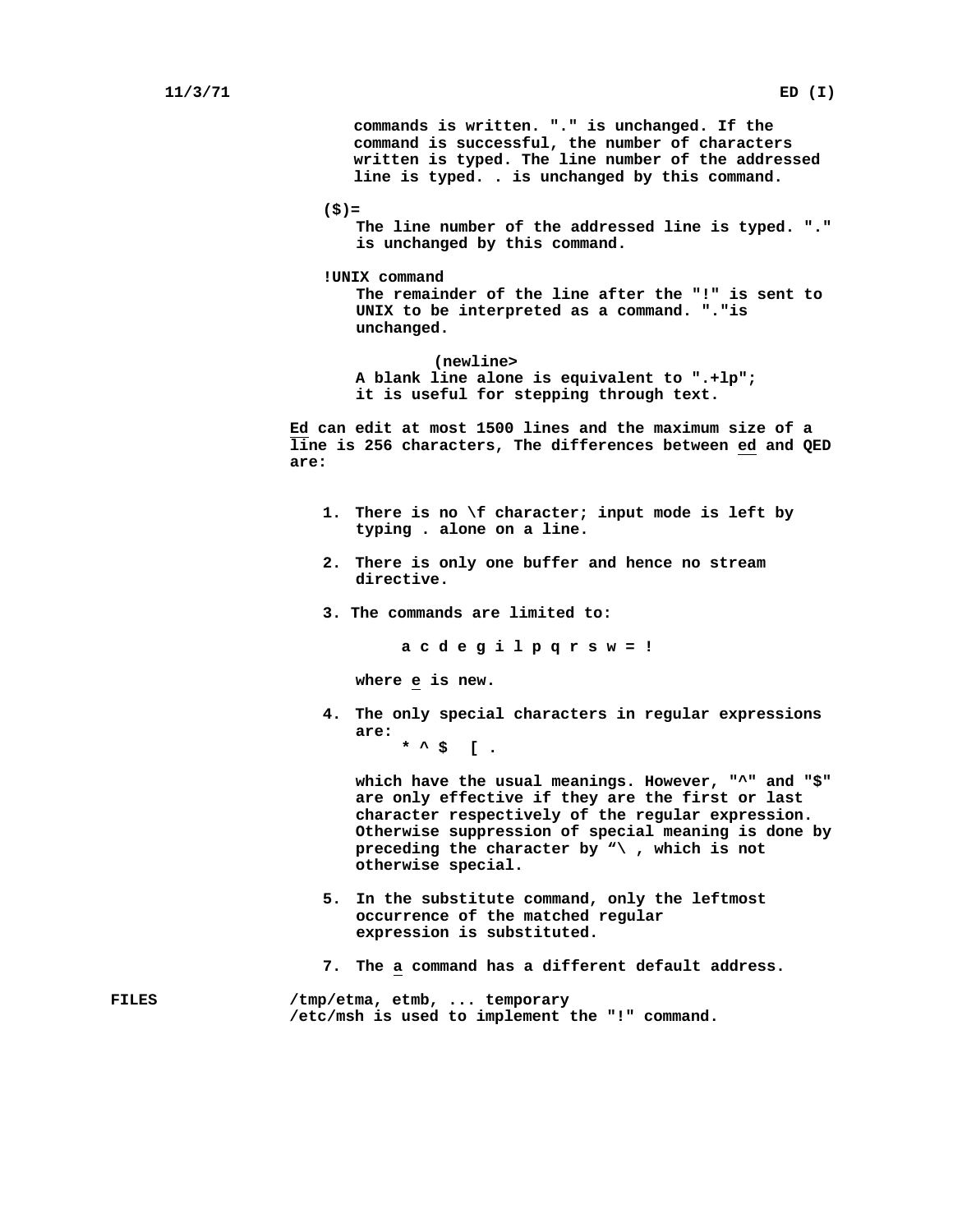### **SEE ALSO**

**DIAGNOSTICS ? for any error**

**BUGS ed is used as the shell for the editing system. It has the editing system UID built in and if invoked under this UID will give slightly different responses. This is a little kludgy.**

```
OWNER ken
```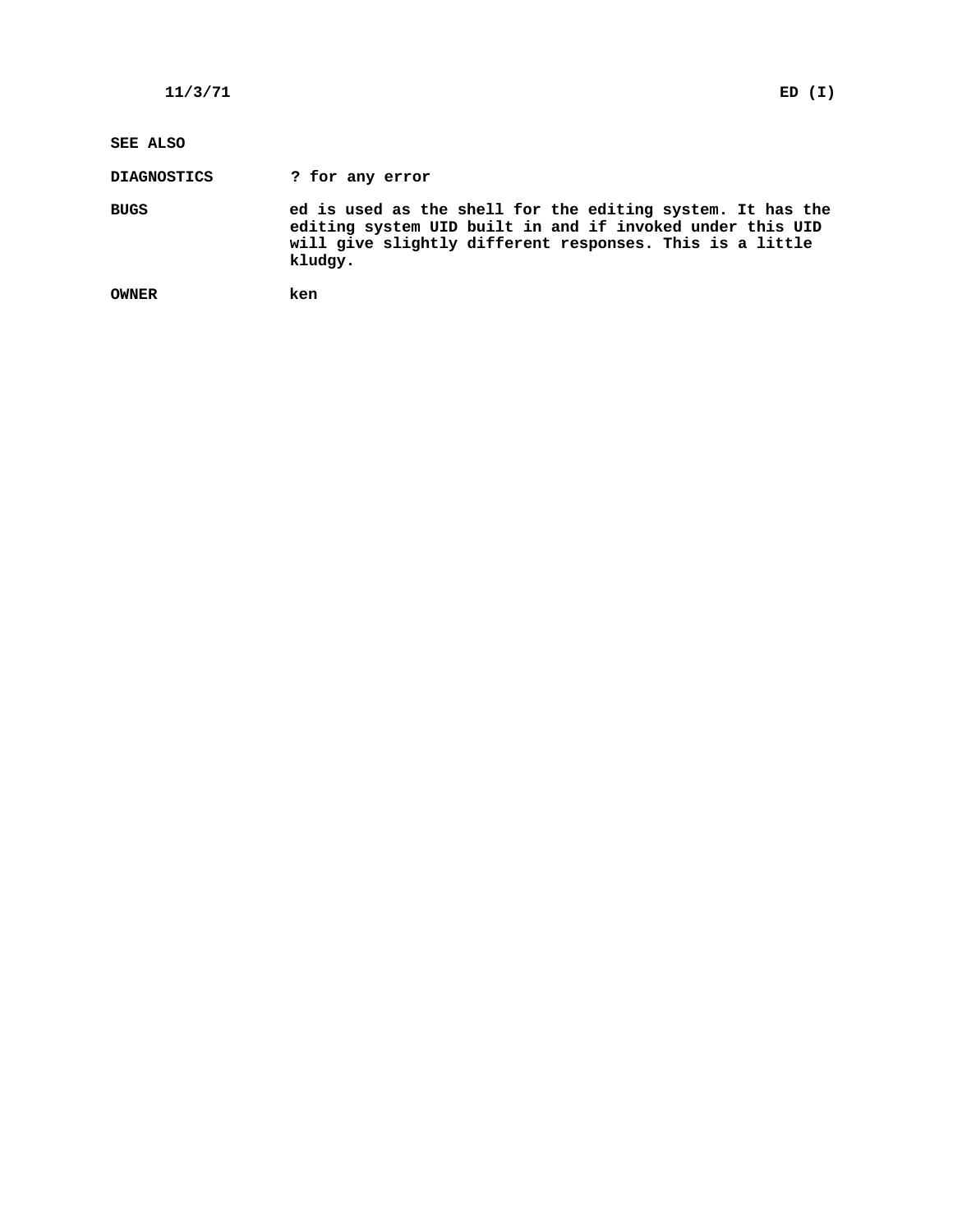**NAME find -- find file with given name**

**SYNOPSIS find name or number**

**DESCRIPTION find searches the entire file system hierarchy and gives the path names of all files with the specified names or (decimal) i—numbers.**

**FILES**

**SEE ALSO**

**DIAGNOSTICS**

**BUGS**

**OWNER dmr**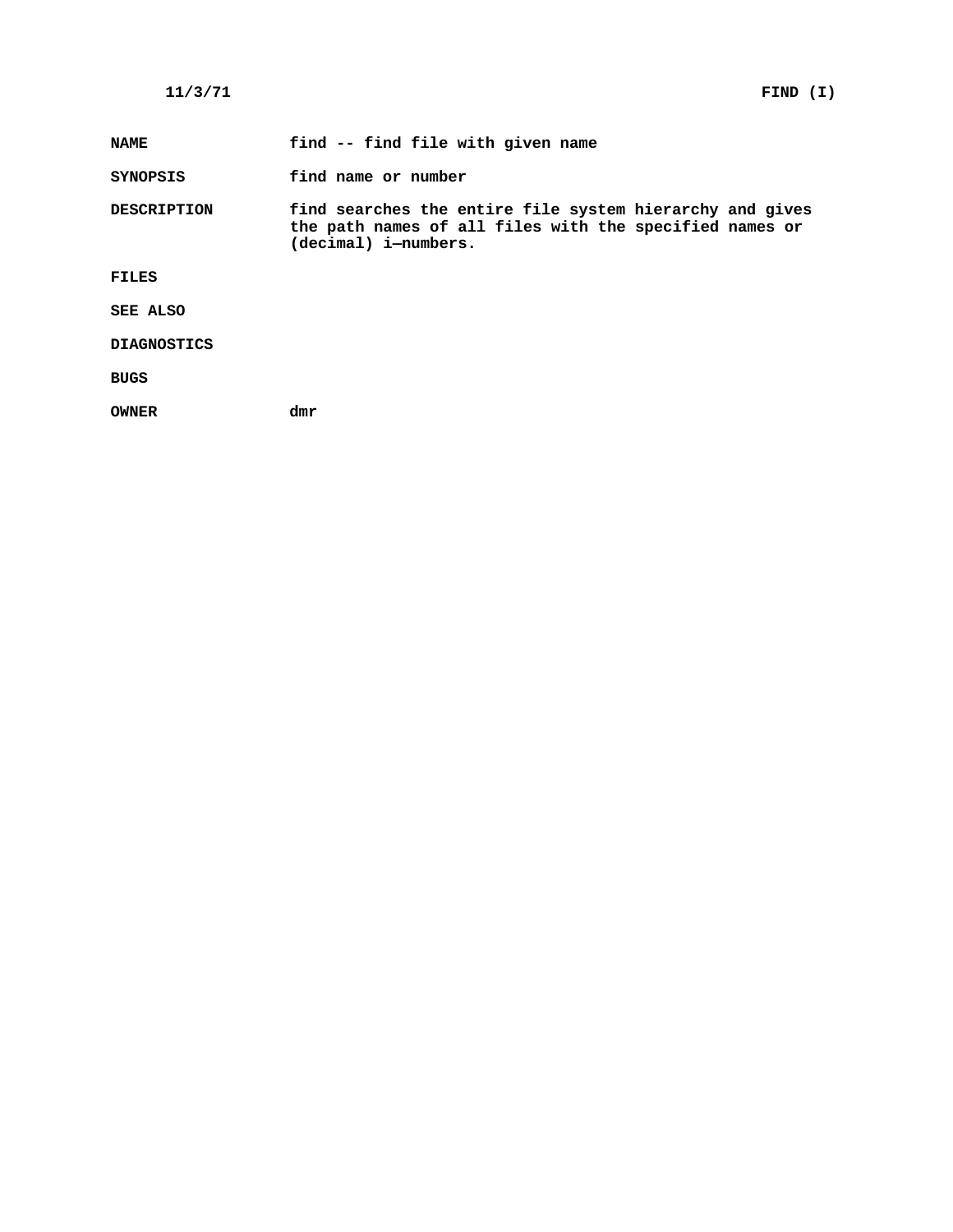| <b>NAME</b>        | for -- fortran                                     |                                                                                                                                                                                                                     |  |
|--------------------|----------------------------------------------------|---------------------------------------------------------------------------------------------------------------------------------------------------------------------------------------------------------------------|--|
| SYNOPSIS           | for file                                           |                                                                                                                                                                                                                     |  |
| <b>DESCRIPTION</b> | fortran:                                           | for is a nearly complete fortran compiler. file is the name<br>of a fortran source program to be compiled. The following<br>is a list of differences between for and ANSI standard                                  |  |
|                    | allowed.                                           | 1. arbitrary combination of types are allowed in<br>expressions. Not all combinations are expected to be<br>supported in runtime. All of the normal conversions<br>involving integer, real and double precision are |  |
| <b>FILES</b>       | f.tmpl, $23$<br>$/etc/f1, 2 3 4$ passes<br>/etc/xx | temporary<br>runtime                                                                                                                                                                                                |  |
| SEE ALSO           |                                                    |                                                                                                                                                                                                                     |  |
| <b>DIAGNOSTICS</b> | available.                                         | Diagnostics are given by number. If the source code is<br>available, it is printed with an underline at the current<br>character pointer. A listing of error numbers is                                             |  |
| <b>BUGS</b>        | continuation cards                                 | The following is a list of those features not yet<br>implemented: functions, arithmetic statement functions.<br>data statements, complex constants, hollerith constants,                                            |  |
| <b>OWNER</b>       | dmr, ken                                           |                                                                                                                                                                                                                     |  |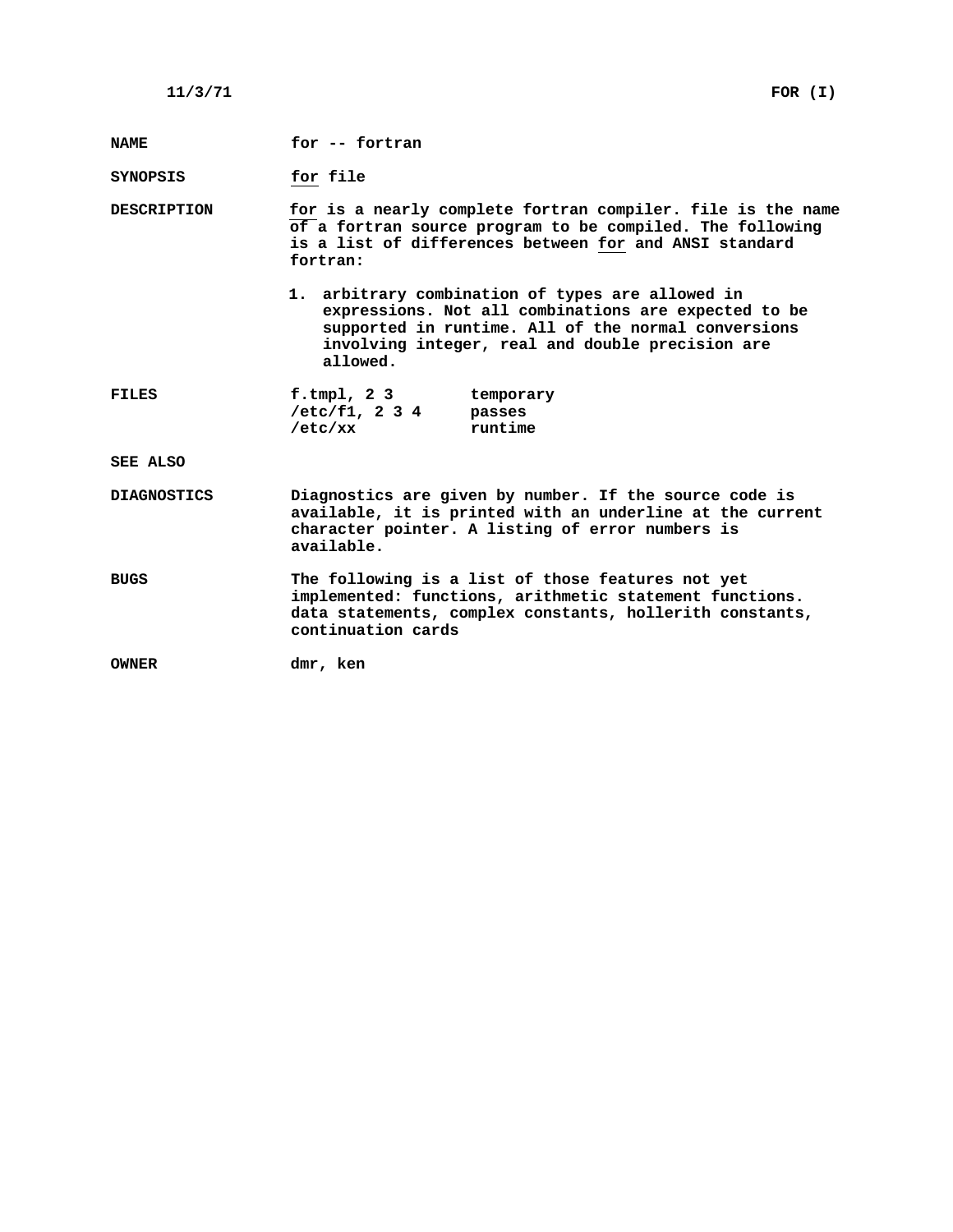**NAME form -- form letter generator**

**SYNOPSIS form proto arg1 ...**

**DESCRIPTION form generates a form letter from a prototype letter, an associative memory, arguments and in a special case, the current date.**

> **If form is invoked with the argument x, the following files come into play:**

**x.f prototype input x.r form letter output x.am associative memory form.am associative memory if x.am not found.**

**Basically, form is a copy process from the file x.f to the file x.r. If an element of the -form \n (where n is a digit from 1 to 9) is encountered, The nth argument is inserted in its place, and that argument is then rescanned. If \0 is encountered, the current date is inserted. If the desired argument has not been given, a message of the form "\n:" is typed. The response typed in then is used for that argument.**

**If an element of the form [name] is encountered, the name is looked up in the associative memory. If it is found, the contents of the memory under this name replaces the original element (again rescanned.) If the name is not found, a message of the form "name: " is typed. The response typed in is used for that element. If the associative memory is writable, the response is entered in the memory under the name. Thus the next search for that name will succeed without interaction.**

**In both of the above cases, the response is typed in by entering arbitrary text terminated by two new lines. Only the first of the two new lines is passed with the text. The process is instantly terminated if an end of file is encountered anywhere except in the associative memory.**

| FILES       | x.f<br>x.r<br>x.am<br>form.am | input file<br>output file<br>associative memory<br>associative memory |
|-------------|-------------------------------|-----------------------------------------------------------------------|
| SEE ALSO    | type                          |                                                                       |
| DIAGNOSTICS | located or created.           | "settup error" when the appropriate files cannot be                   |

**BUGS "settup" is misspelled.**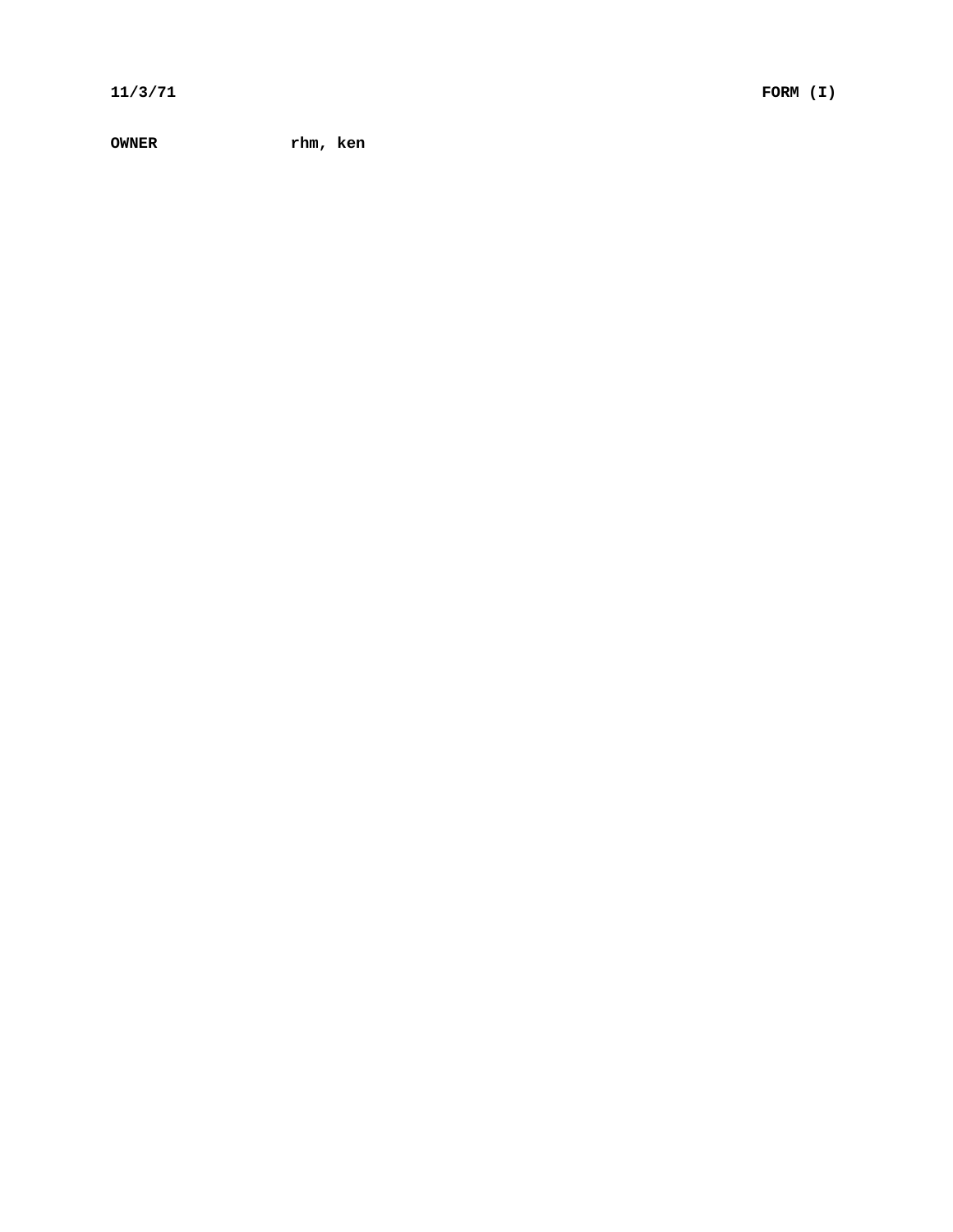| <b>NAME</b>        | hup -- hang up typewriter                                                  |
|--------------------|----------------------------------------------------------------------------|
| <b>SYNOPSIS</b>    | hup                                                                        |
| <b>DESCRIPTION</b> | hup hangs up the phone on the typewriter which uses it.                    |
| <b>FILES</b>       |                                                                            |
| SEE ALSO           |                                                                            |
| <b>DIAGNOSTICS</b> |                                                                            |
| <b>BUGS</b>        | should not be used; sometimes causes the typewriter channel<br>to be lost. |
| <b>OWNER</b>       | dmr, ken                                                                   |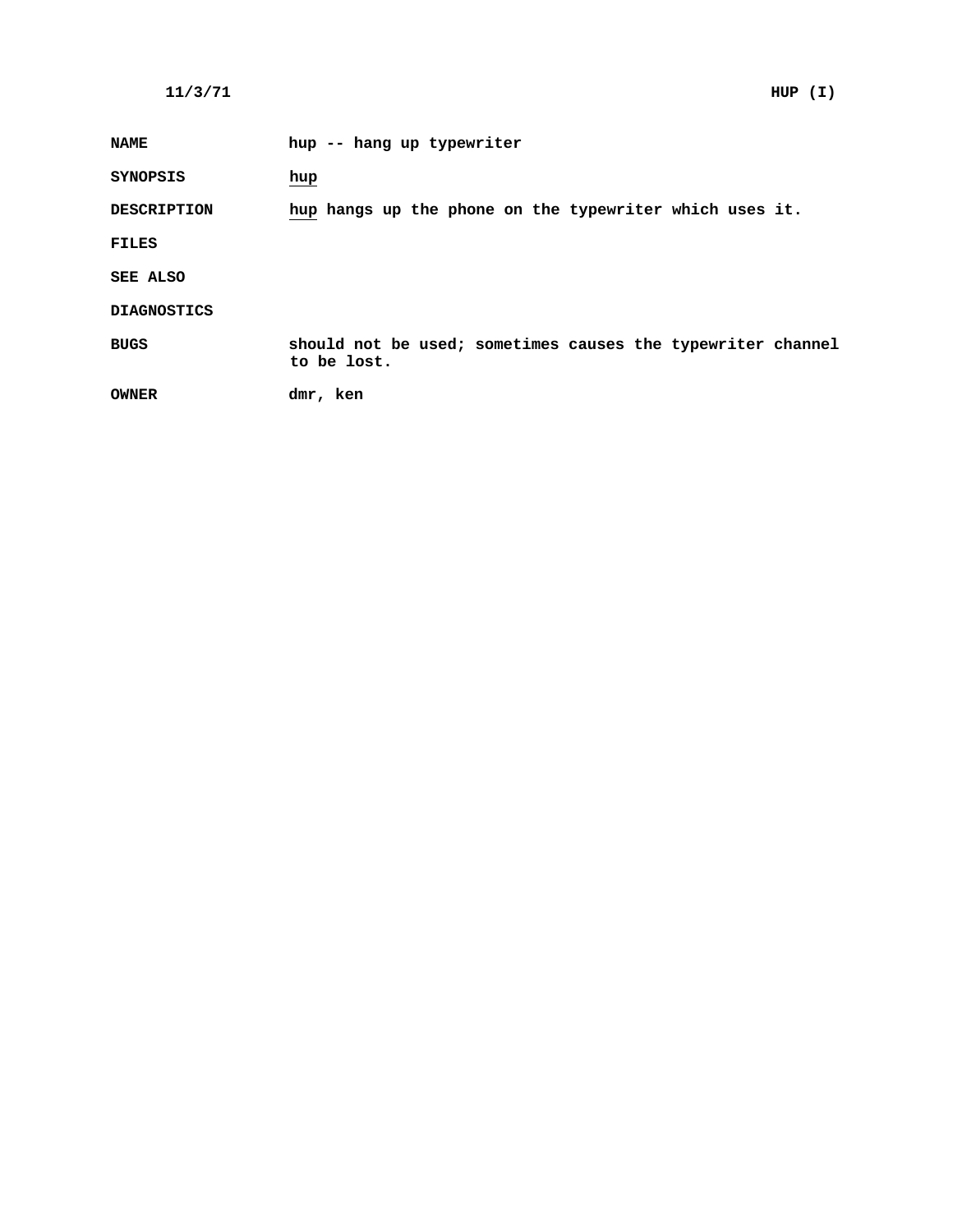| <b>NAME</b>        | lbppt -- load binary paper tapes                                                                                                                                                                                                                             |
|--------------------|--------------------------------------------------------------------------------------------------------------------------------------------------------------------------------------------------------------------------------------------------------------|
| <b>SYNOPSIS</b>    | lbppt output [ input ]                                                                                                                                                                                                                                       |
| <b>DESCRIPTION</b> | lbppt loads a paper tape in standard UNIX binary paper<br>tape format. It is used to bring files to a UNIX<br>installation. Currently there is a GECOS program to<br>prepare a GECOS file in binary paper tape format.                                       |
|                    | If the input file is specified, the character stream from<br>that input is expected to be in UNIX binary paper tape<br>format. If it is not present, /dev/ppt is assumed. The<br>input stream is interpreted, checksummed, and copied to the<br>output file. |
| <b>FILES</b>       | /dev/ppt                                                                                                                                                                                                                                                     |
| SEE ALSO           | dbppt, bppt format                                                                                                                                                                                                                                           |
| <b>DIAGNOSTICS</b> | "checksum"; "usage:"; "read error".                                                                                                                                                                                                                          |
| <b>BUGS</b>        |                                                                                                                                                                                                                                                              |
| <b>OWNER</b>       | ken                                                                                                                                                                                                                                                          |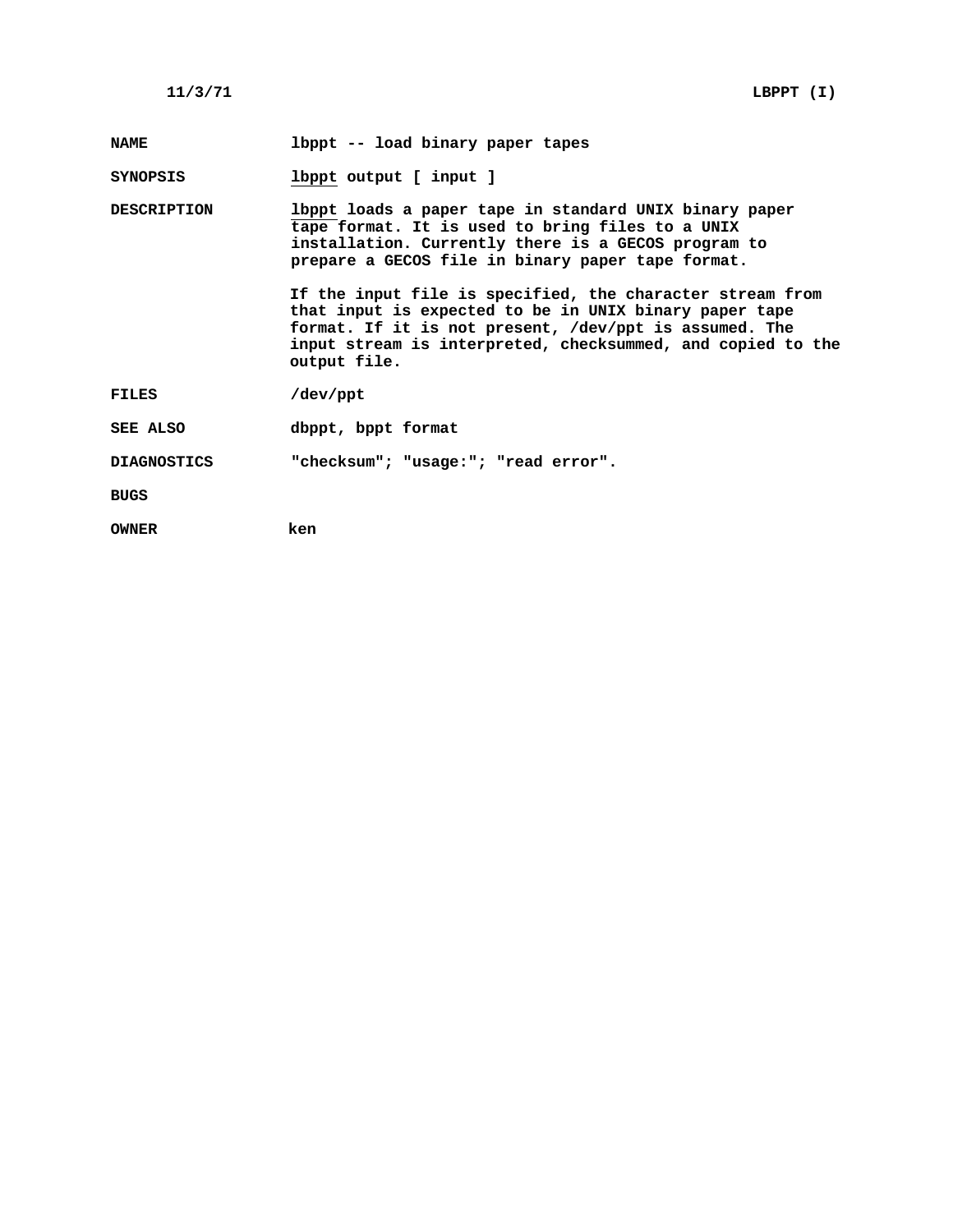| <b>NAME</b>        | 1d -- link editor                                                                                                                                                                                                                                                                                                                                                                                               |  |  |  |  |
|--------------------|-----------------------------------------------------------------------------------------------------------------------------------------------------------------------------------------------------------------------------------------------------------------------------------------------------------------------------------------------------------------------------------------------------------------|--|--|--|--|
| SYNOPSIS           | ld [ -usaol ] name1 ]                                                                                                                                                                                                                                                                                                                                                                                           |  |  |  |  |
| <b>DESCRIPTION</b> | 1d combines several object programs into one; resolves<br>external references; and searches libraries. In the<br>simplest case the names of several object programs are<br>given, and ld combines them, producing an object module<br>which can be either executed or become the input for a<br>further 1d run.                                                                                                 |  |  |  |  |
|                    | The argument routines are concatenated in the order<br>specified. The entry point of the output is the beginning<br>of the first routine.                                                                                                                                                                                                                                                                       |  |  |  |  |
|                    | If any argument is a library, it is searched, and only<br>those routines defining an unresolved external reference<br>are loaded. If any routine loaded from a library refers to<br>an undefined symbol which does not become defined by the<br>end of the library, the library is searched again. Thus the<br>order of libraries primarily affects the efficiency of<br>loading, not what routines get loaded. |  |  |  |  |
|                    | 1d understands several flag arguments which are written<br>preceded by a "-"                                                                                                                                                                                                                                                                                                                                    |  |  |  |  |
|                    | -s "squash" the output, that is, remove the symbol<br>table and relocation bits to save space (but impair<br>the usefulness of the debugger). This information<br>can also be removed by strip.                                                                                                                                                                                                                 |  |  |  |  |
|                    | -u take the following argument as a symbol and enter it<br>as undefined in the symbol table. This is useful for<br>loading wholly from a library, since initially the<br>symbol table is empty and an unresolved reference is<br>needed to force the loading of the first routine.                                                                                                                              |  |  |  |  |
|                    | -o set the origin of the load to the octal number which<br>is given as the next argument. This option affects<br>only the definition of relocatable external symbols.<br>See DMR before using.                                                                                                                                                                                                                  |  |  |  |  |
|                    | -1 This option is an abbreviation for a library<br>name. "-1" alone stands for "/etc/liba.a", which is<br>the standard system library for assembly language<br>programs. "-lx" stands for /etc/libx.a where x is<br>any character. There are libraries for Fortran<br>$(x = "f")$ and B $(x = "b")$ .                                                                                                           |  |  |  |  |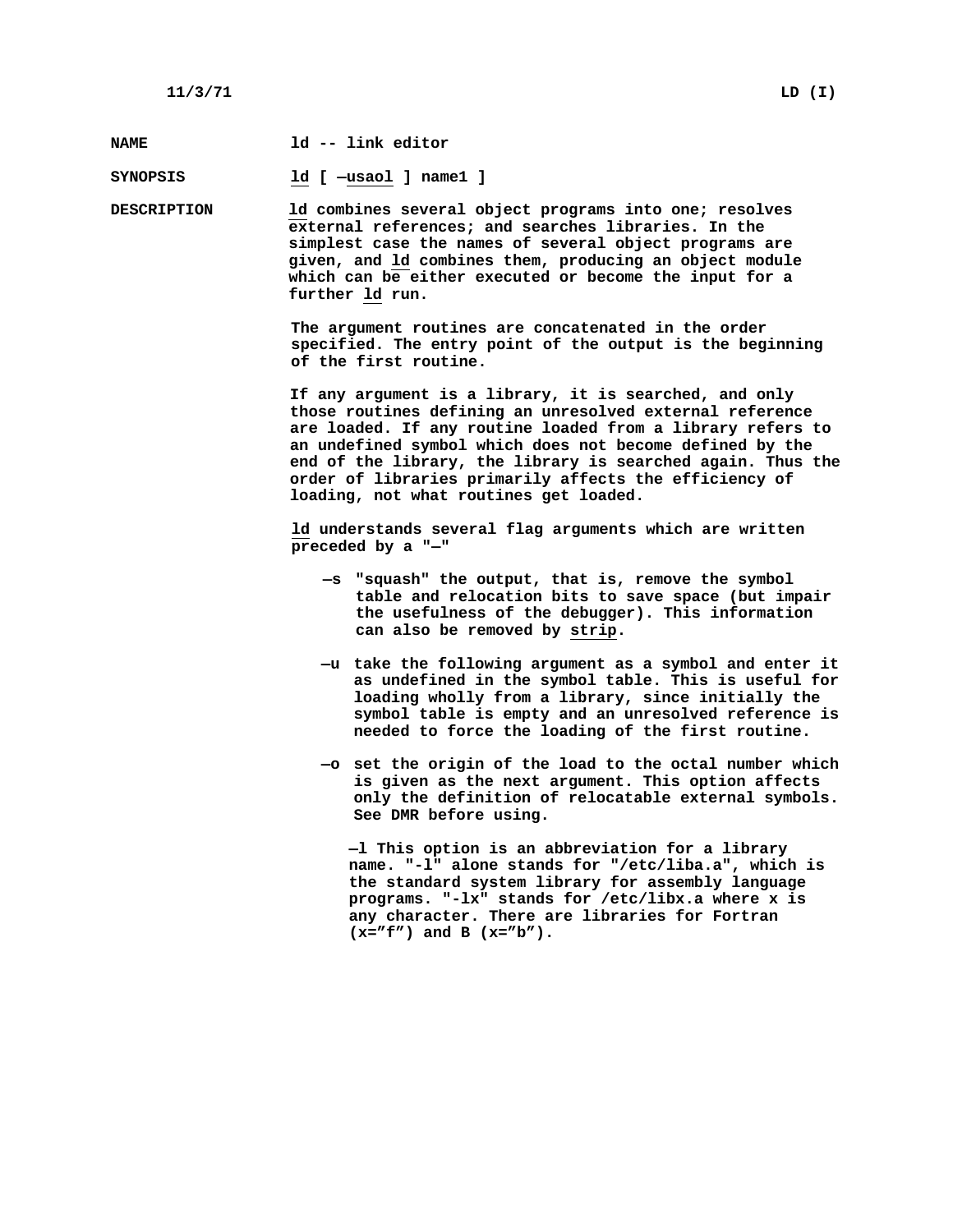**—a means absolute" (load at origin absolute 0) but it doesn't work. The output of ld is left on a.out. This file is executable only if no errors occurred during the load. FILES /etc/libx.a, for various x; /etc/ltma, ltmb, ... (temporary) a.out (output file) SEE ALSO as, strip, ar (maintains libraries) DIAGNOSTICS "can't create temp file"—— unwritable directory or someone else is using ld in the same directory. "can't open temp file" -- maybe someone has deleted it out from under you. "file not found" -- bad argument "bad format" -- bad argument "relocation error" -- bad argument (relocation bits corrupted) "bad relocation" -- user error: a relocatable reference to an external symbol that turns out to be absolute. "multiply defined" -- same symbol defined twice in same load "un" -- stands for undefined symbol "symbol not found" —— loader bug BUGS Option "-a" doesn't work at all; option "-o" doesn't work right. OWNER dmr**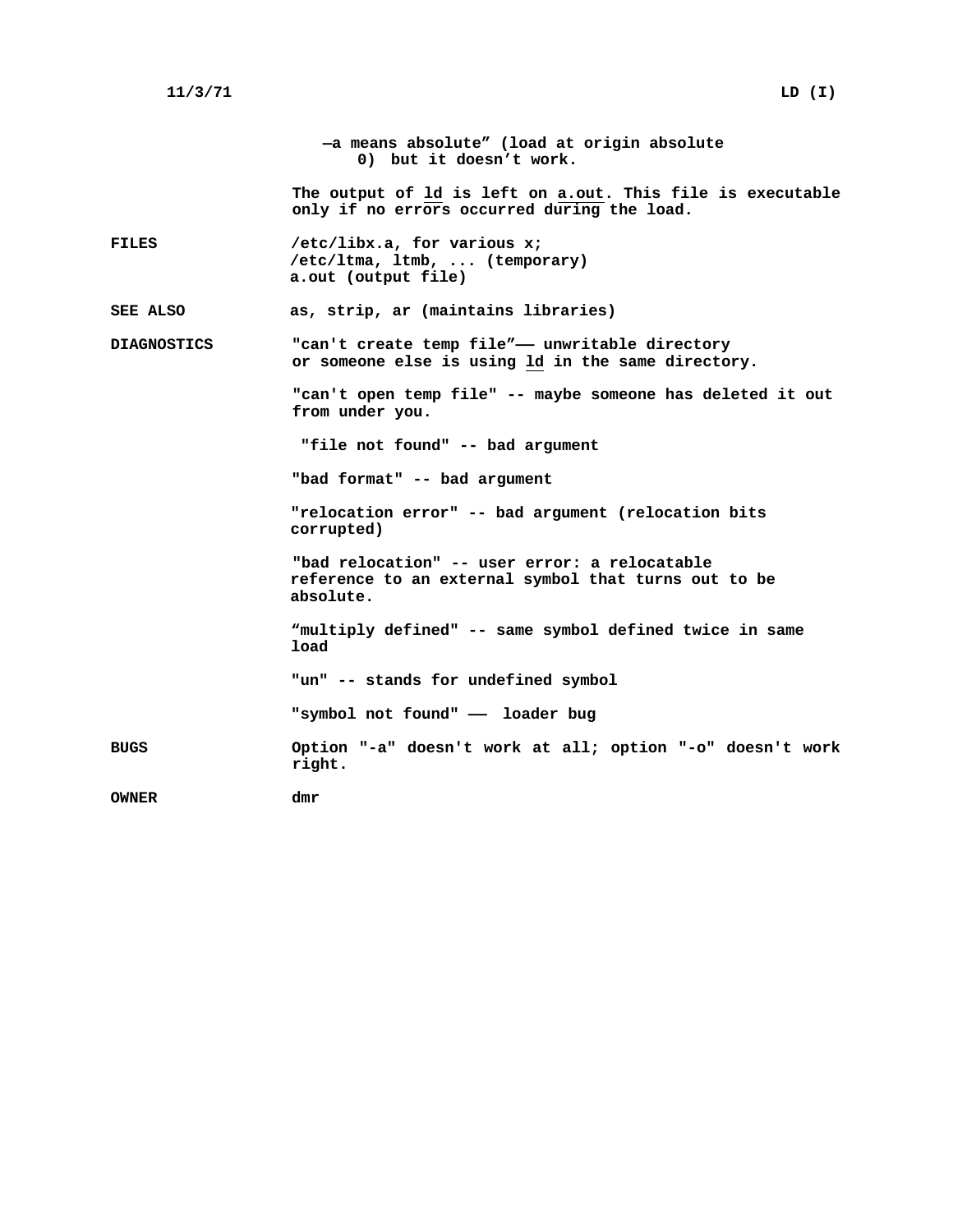| <b>NAME</b>        | ln -- make a link                                                                                                                                                                                                                                                                             |
|--------------------|-----------------------------------------------------------------------------------------------------------------------------------------------------------------------------------------------------------------------------------------------------------------------------------------------|
| <b>SYNOPSIS</b>    | In name1[ name2 ]                                                                                                                                                                                                                                                                             |
| <b>DESCRIPTION</b> | In creates a link to an existing file name1. If name2 is<br>given, the link has that name; otherwise it is placed in<br>the current directory and its name is the last component<br>$of$ $name1.$                                                                                             |
|                    | It is forbidden to link to a directory or to link across<br>file systems.                                                                                                                                                                                                                     |
| FILES              |                                                                                                                                                                                                                                                                                               |
| <b>SEE ALSO</b>    | rm, to unlink                                                                                                                                                                                                                                                                                 |
| <b>DIAGNOSTICS</b> | חפח                                                                                                                                                                                                                                                                                           |
| <b>BUGS</b>        | There is nothing particularly wrong with ln, but links<br>don't work right with respect to the backup system: one<br>copy is backed up for each link, and (more serious) in<br>case of a file system reload both copies are restored and<br>the information that a link was involved is lost. |
| <b>OWNER</b>       | ken, dmr                                                                                                                                                                                                                                                                                      |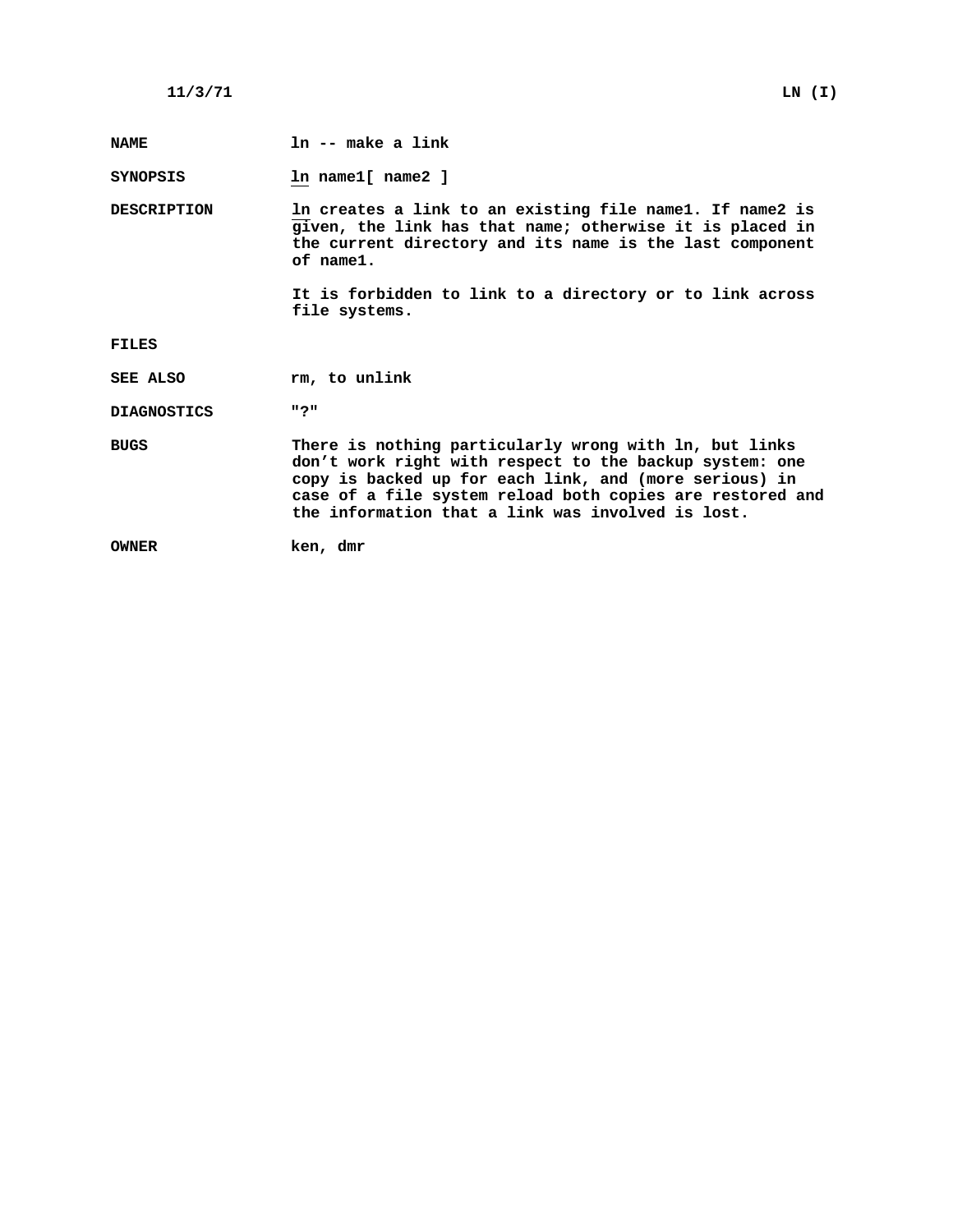| <b>NAME</b>        | 1s -- list contents of directory                                                                                                                         |
|--------------------|----------------------------------------------------------------------------------------------------------------------------------------------------------|
| SYNOPSIS           | $ls$ [ -1tasd ] name1                                                                                                                                    |
| <b>DESCRIPTION</b> | Is lists the contents of one or more directories under<br>control of several options:                                                                    |
|                    | 1 list in long format, giving i-number, mode, owner,<br>size in bytes, and time of last modification for<br>each file. (see stat for format of the mode) |
|                    | t sort by time modified (latest first) instead of by<br>name, as is normal                                                                               |
|                    | a list all entries; usually those beginning with "."<br>are suppressed                                                                                   |
|                    | s give size in blocks for each entry                                                                                                                     |
|                    | d if argument is a directory, list only its<br>name, not its contents (mostly used with<br>-1 to get status on directory)                                |
|                    | If no argument is given, "." is listed. If an argument is<br>not a directory, its name is given.                                                         |
| <b>FILES</b>       | /etc/uids to get user ID's for $ls$ -1                                                                                                                   |
| SEE ALSO           | stat                                                                                                                                                     |
| <b>DIAGNOSTICS</b> | "name nonexistent"; "name unreadable"; "name unstatable".                                                                                                |
| <b>BUGS</b>        | In $ls -l$ , when a user cannot be found in /etc/uids, the<br>user number printed instead of a name is incorrect. It is<br>correct in stat.              |
| <b>OWNER</b>       | dmr, ken                                                                                                                                                 |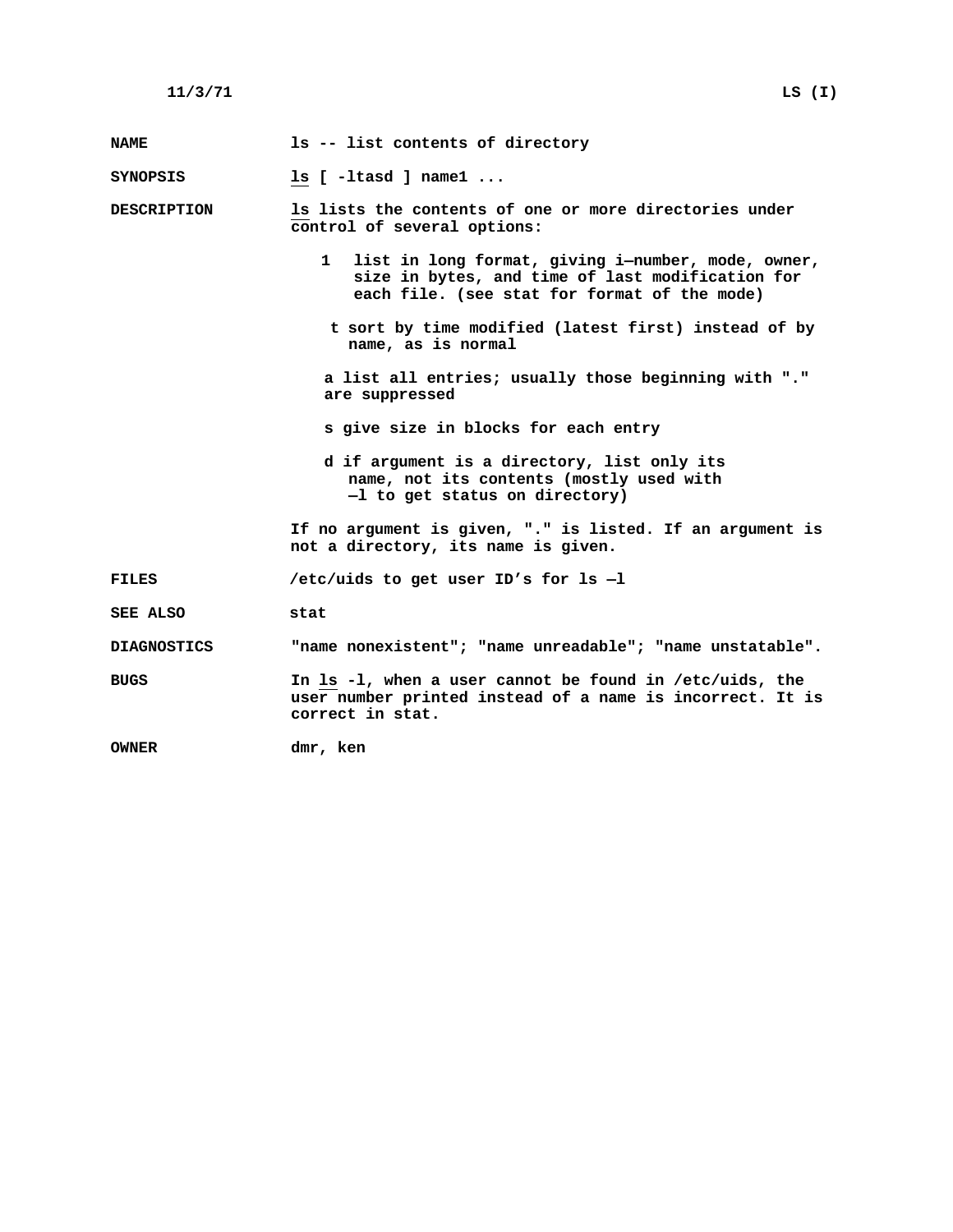| <b>NAME</b>        | mail -- send mail to another user                                                                                                                                                                                                                                          |
|--------------------|----------------------------------------------------------------------------------------------------------------------------------------------------------------------------------------------------------------------------------------------------------------------------|
| SYNOPSIS           | mail [ letter person  ]                                                                                                                                                                                                                                                    |
| <b>DESCRIPTION</b> | mail without an argument searches for a file called<br>mailbox, prints it if present, asks if it should be saved.<br>If the answer is y, the mail is renamed mail, otherwise<br>it is deleted. The answer to the above question may be<br>supplied in the letter argument. |
|                    | When followed by the names of a letter and one or more<br>people, the letter is appended to each person's mailbox.<br>Each letter is preceded by the sender's name and a<br>postmark.                                                                                      |
|                    | A person is either the name of an entry in the directory<br>/usr, in which case the mail is sent to<br>/usr/person/mailbox, or the path name of a directory, in<br>which case mailbox in that directory is used.                                                           |
|                    | When a user logs in he is informed of the presence of<br>mail.                                                                                                                                                                                                             |
| FILES              | /etc/uids to map the sender's numerical user ID to name;<br>mail and mailbox in various directories.                                                                                                                                                                       |
| SEE ALSO           | init                                                                                                                                                                                                                                                                       |
| <b>DIAGNOSTICS</b> | "Who are you?" if the user cannot be identified for some<br>reason (a bug). "Cannot send to user" if mailbox cannot be<br>opened.                                                                                                                                          |
| <b>BUGS</b>        |                                                                                                                                                                                                                                                                            |
| <b>OWNER</b>       | ken                                                                                                                                                                                                                                                                        |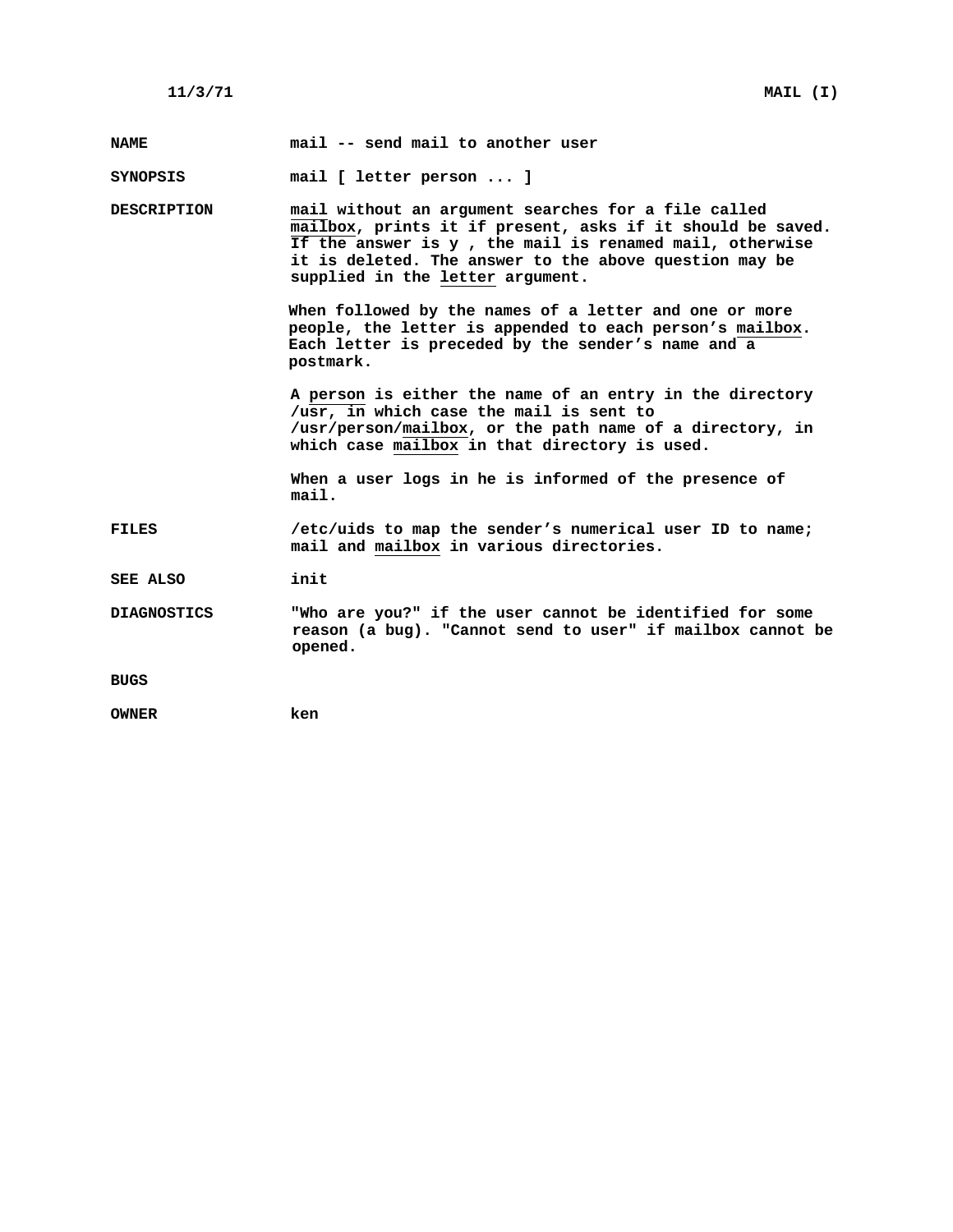| <b>NAME</b>        | mesg -- permit or deny messages                                                                                                                                                                                                                 |
|--------------------|-------------------------------------------------------------------------------------------------------------------------------------------------------------------------------------------------------------------------------------------------|
| SYNOPSIS           | mesg $[n][y]$                                                                                                                                                                                                                                   |
| <b>DESCRIPTION</b> | mesg n forbids messages via write by revoking non-user<br>write permission on the user's typewriter. mesq y<br>reinstates permission. mesg with no argument reverses the<br>current permission. In all cases the previous state is<br>reported. |
| FILES              | /dev/ttyn                                                                                                                                                                                                                                       |
| SEE ALSO           | write                                                                                                                                                                                                                                           |
| <b>DIAGNOSTICS</b> | "?" if the standard input file is not a typewriter                                                                                                                                                                                              |
| BUGS               |                                                                                                                                                                                                                                                 |
| OWNER              | dmr, ken                                                                                                                                                                                                                                        |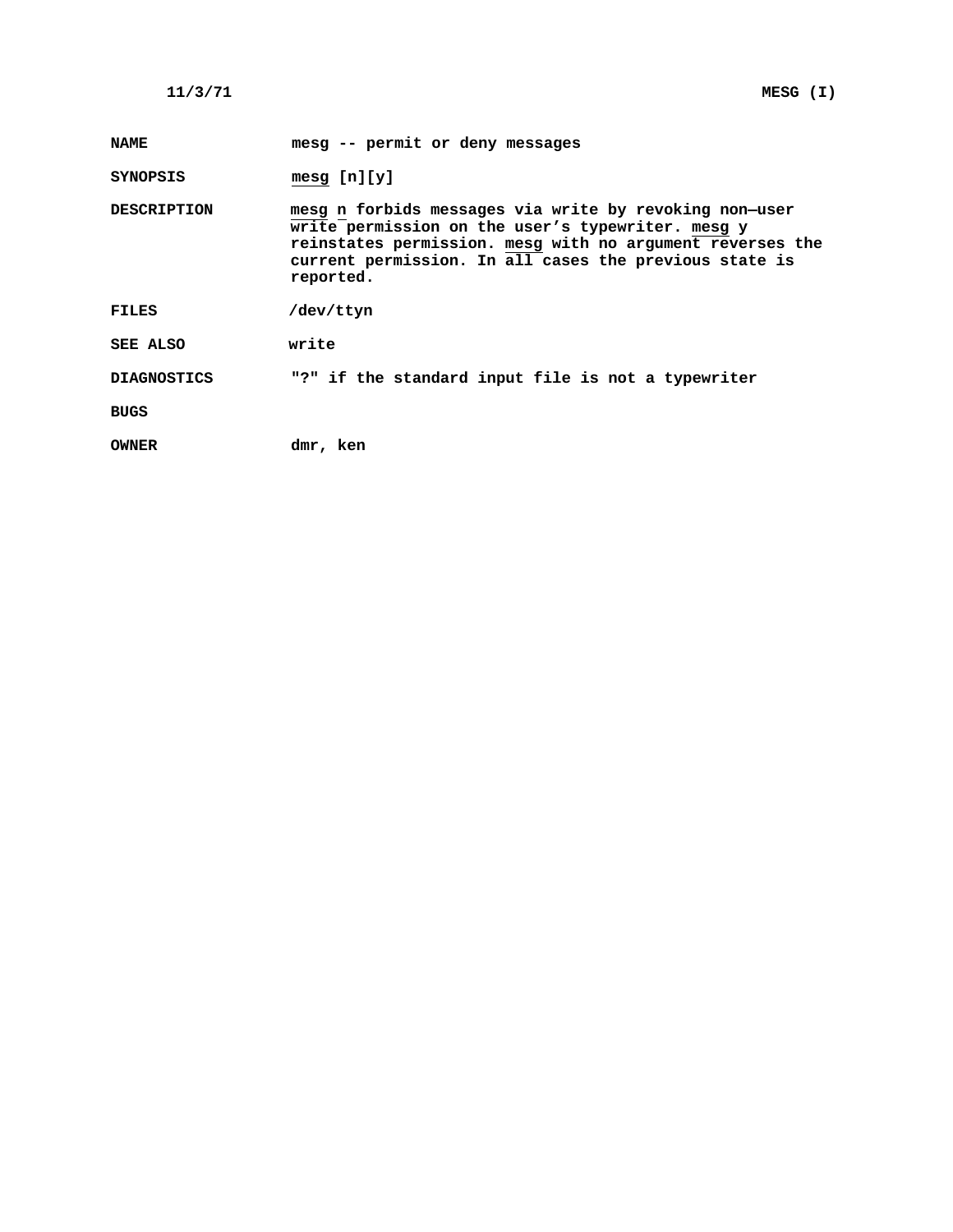| <b>NAME</b>        | mkdir -- make a directory                                                                                                             |
|--------------------|---------------------------------------------------------------------------------------------------------------------------------------|
| <b>SYNOPSIS</b>    | mkdir dirname                                                                                                                         |
| <b>DESCRIPTION</b> | mkdir creates directory dirname. The standard entries<br>". "and "" are made automatically.                                           |
| <b>FILES</b>       |                                                                                                                                       |
| SEE ALSO           | mkdir to remove directories                                                                                                           |
| <b>DIAGNOSTICS</b> | חפח                                                                                                                                   |
| <b>BUGS</b>        | No permissions are checked. The system's user ID, not that<br>of the creator of the directory, becomes the owner of the<br>directory. |
| <b>OWNER</b>       | ken, dmr                                                                                                                              |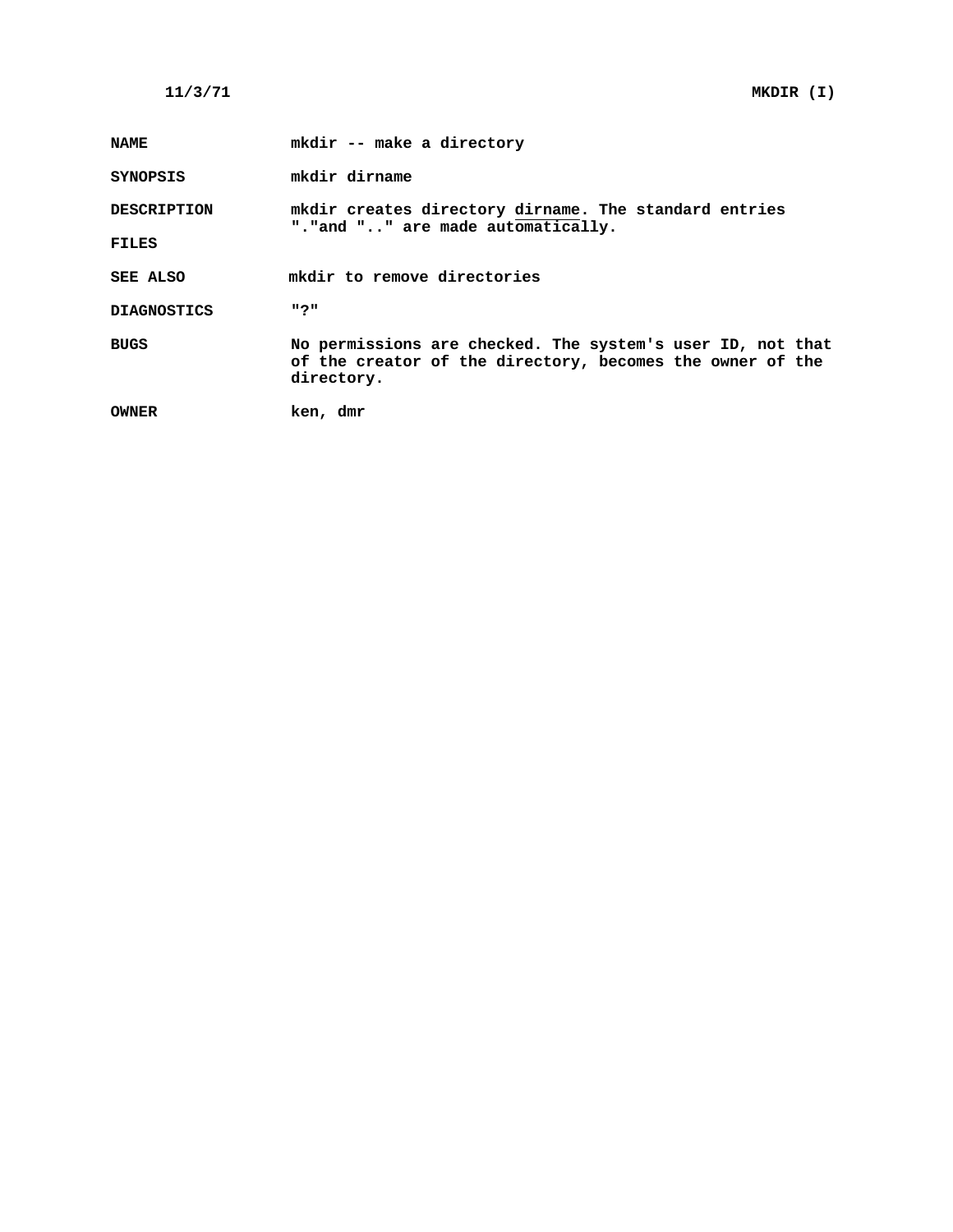**NAME mkfs -- make file system**

**SYNOPSIS /etc/mkfs t /etc/mkfs r**

**DESCRIPTION mkfs initializes either a DECtape (argument "t") or an RK03 disk pack (argument "r") so that it contains an empty file system. mkfs or its equivalent must be used before a tape or pack can be mounted as a file system.**

> **In both cases the super—block, i—list, and free list are initialized and a root directory containing entries for "." and ".." are created. For RK03's the number of available blocks is 4872, for tapes 578.**

**This program is kept in /etc to avoid inadvertant use and consequent destruction of information.**

**DIAGNOSTICS "Arg count", "Unknown argument", "Open error".**

**SEE ALSO**

**DIAGNOSTICS "Arg count", "Unknown argument", "Open error".**

**BUGS**

**OWNER ken, dmr**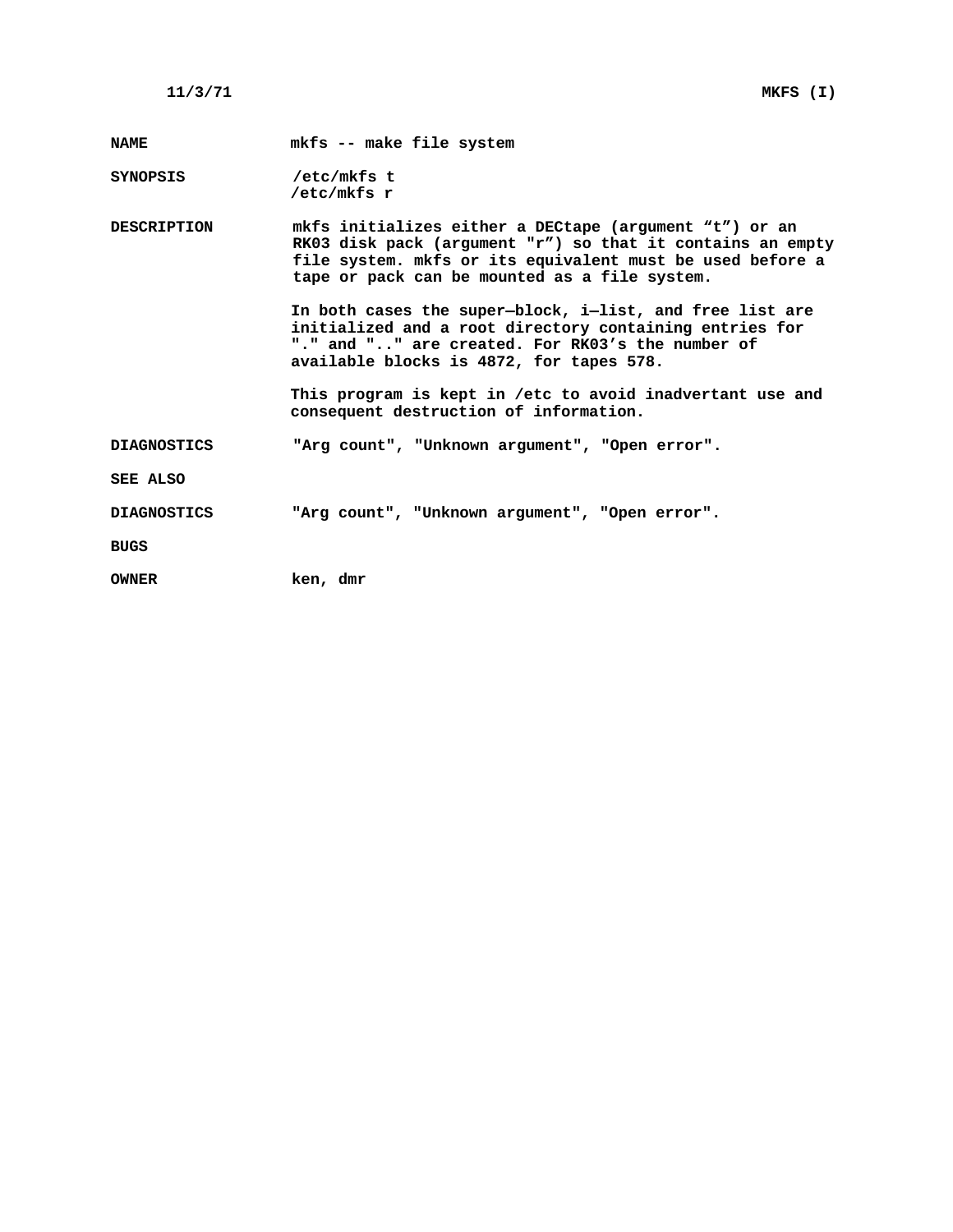**NAME mount -- mount file system**

**SYNOPSIS mount special dir**

**DESCRIPTION mount announces to the system that a removable file system has been mounted on the device corresponding to special file special. Directory dir (which must exist already) becomes the name of the root of the newly mounted file system.**

**FILES**

**SEE ALSO umount**

**DIAGNOSTICS "?", if the special file is already in use, cannot be read, or if dir does not exist.**

**BUGS Should be usable only by the super—user.**

**OWNER ken, dmr**